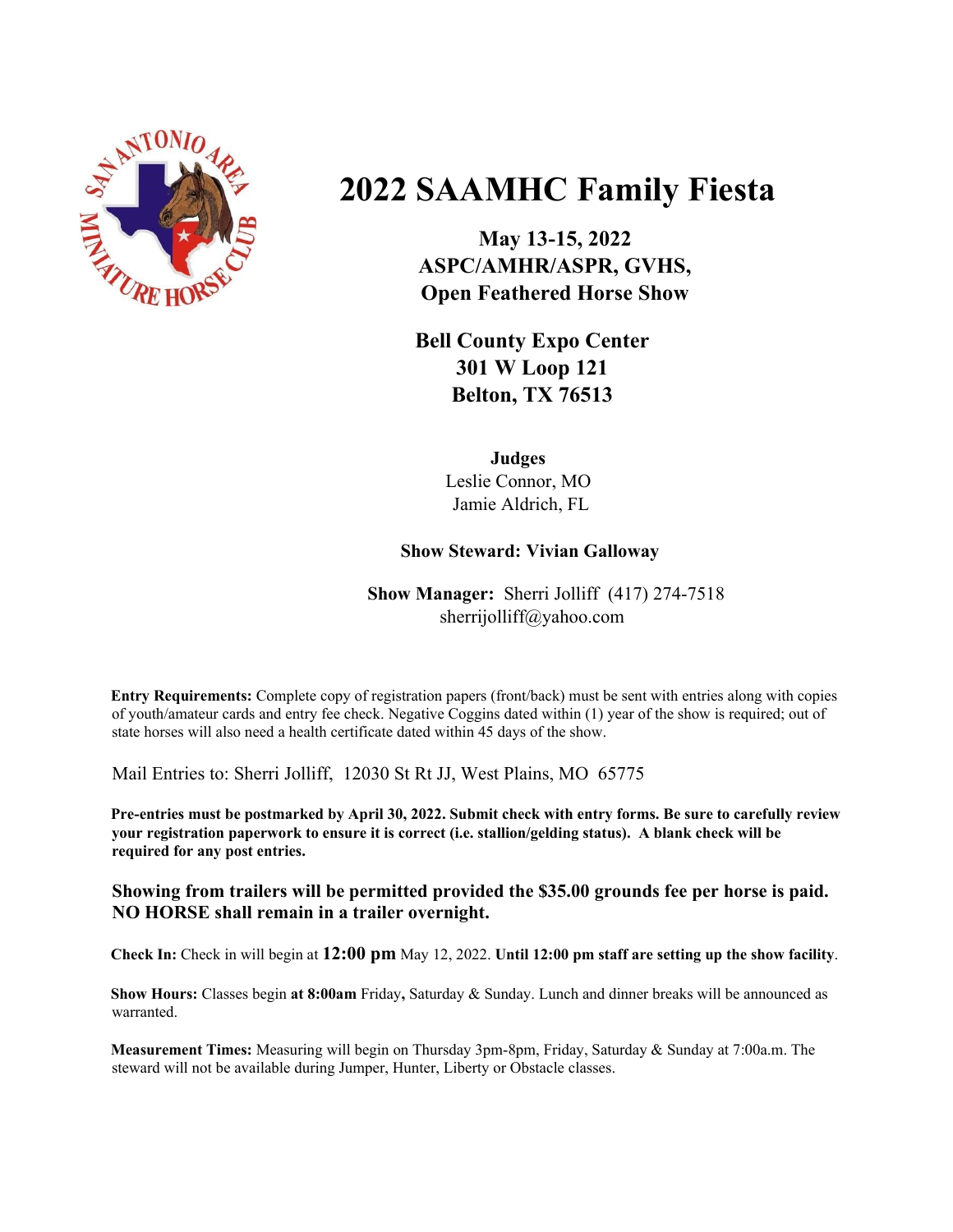### **GENERAL INFORMATION**

**Gate:** There will be a 2 minute gate rule that will be strictly enforced. The 2 minute timing shall start from the time that the last horse enters the ring. A 5 minute gate hold may be granted if requested at the gate at least 5 classes prior to the tack change. **THIS WILL BE STRICTLY ENFORCED!!**

**Gypsy Classes & Open Feathered Classes**: will abide by the GVHS Rule Set. Approved Points Show for Gypsy Vanner Horse Society & Gypsy Horse Registry Of America.

**Youth requirements:** It is required that all youth exhibitors must wear protective headgear (Certified ASTM/SEI) in Roadster and Under Saddle Classes. Head gear harness must be secured and properly fitted. Any exhibitor may wear protective headgear (Certified ASTM/SEI) in any division or class without penalty from the judge.

**Add/Scratch Class Policy:** Added entries will be accepted up to 6:00 pm the night prior. All adds must go through the show manager (office) and not at the gate with the gatekeeper. No refunds will be given on any scratched classes but you can add a class with the same fee amount (sub open class for open class, youth class for youth class, etc.)

**Insufficient Check:** Show management will charge a \$50.00 return check fee plus any fees that are applied by their bank to the insufficient check. Exhibitor will be notified of insufficient check and will be required to make restitution by money order or cashier's check. If not attended to in the time allotted by show management, then show management will adhere to the rules of the ASPC/AMHR.

**Grade Classes:** Open to unregistered horses 14.2 H and under. Unregistered horses must have a negative Coggins. A health certificate is also required for out of state horses. Unregistered horses CANNOT be entered into classes not specified as "Grade Class". Unregistered horses do not qualify for any AMHR points or awards.

NOTE: ALL Dogs must be kept on a leash at all times. Dogs caught running loose will be impounded and owners will be responsible for all fees assessed. Any dog not on a leash will be apprehended and a \$200.00 fine **will be assessed.**

#### **Emergency Numbers:**

Police: Call 911 Medical: Call 911 Veterinary: 254-939-5762 Bell County Veterinary Hospital Farrier: 254-275-0557 Espinoza Farrier Service (no calls after 10 pm unless it is an emergency)

### **Directions:**

Merge onto S Interstate 35. Then 0.71 miles

- Turn right onto W Loop 121/TX-121 Loop.
- 1. W Loop 121 is 0.2 miles past Cottonwood Trl

Then 0.26 miles

Bell County Expo Center, 301 W Loop 121, Belton, TX, 301 W LOOP 121 is on the left.

1. If you reach Connell St you've gone a little too far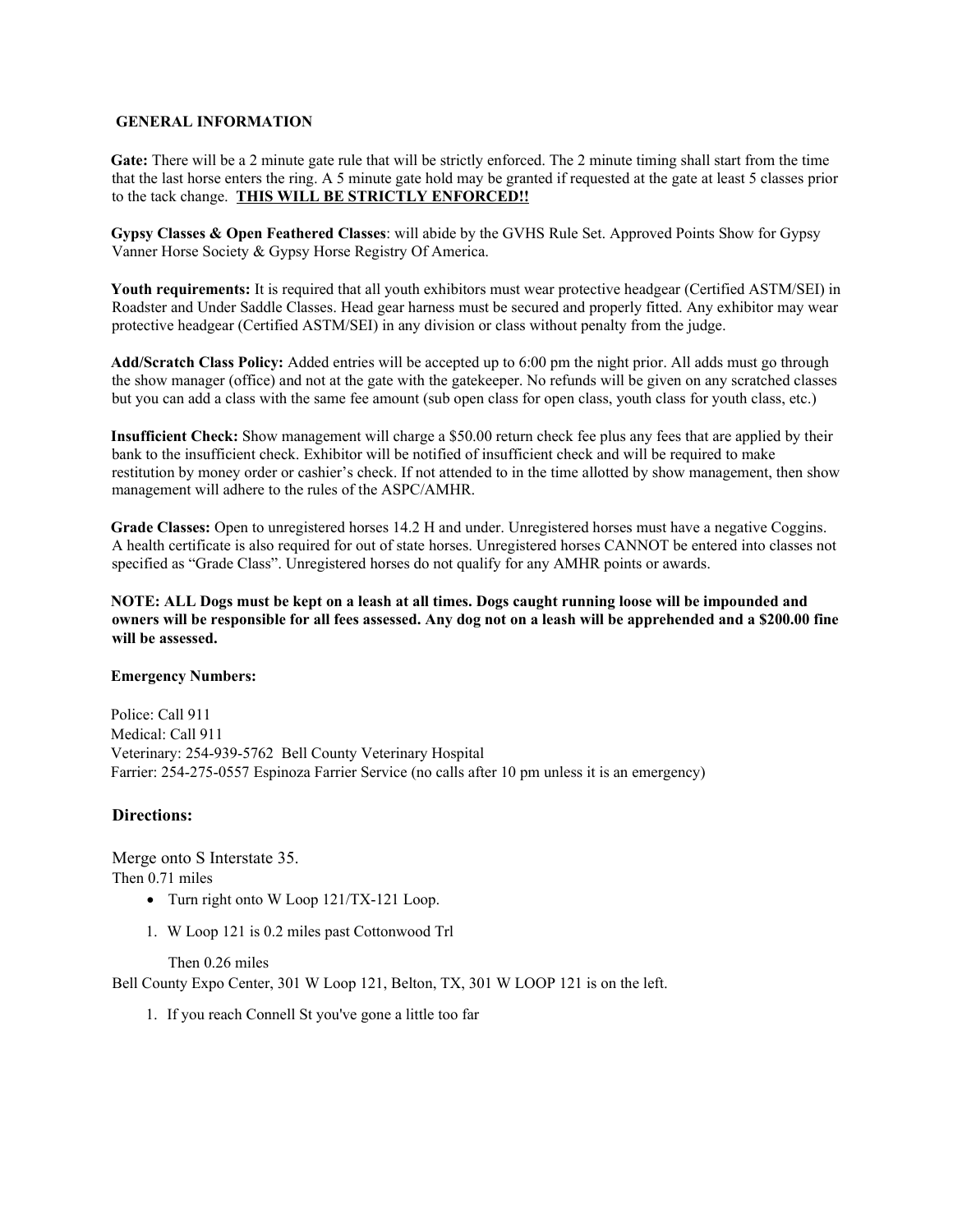### **FRIDAY CLASSES START @ 8:00AM**

### **Gypsy & Draft/Feathered Stallions**

- 1. Gypsy Stallion-Weanling/Yearling (NR)
- 2. Gypsy Stallion-2 Yrs Old (NR
- 3. Gypsy Stallion- 3 Yrs Old (NR)
- 4. Gypsy Stallion- 4 Yrs Old & Older (NR)
- 5. Gypsy Stallion Grand Champion & Reserve (NR)
- 6. Draft/Feathered Colts/Stallion (Any Age) (NR)
- 7. Drum Stallion/Gelding (Any Age) (NR)

# **AMHR Western Stock Halter Stallion- Under**

- 8. Western Stock Halter Jr. Stallion Under (4010)
- 9. Western Stock Halter Sr. Stallion Under (4012)
- 10. Western Stock Halter Gr Champ& Res, Stallion -U (4014)

# **Classic Stallion Halter**

- 11. Classic Model Stallion- 2 Yr Old & Older- 46" & U (101)
- 12. Classic Stallion- 3 Yr Old & Older-46" & Under (102)
- 13. Classic Stallion Sr Champion & Reserve (107)
- 14. Classic Stallion-2 Yr Old- 44.5" & Under (103)
- 15. Classic Stallion-Yearling-43" & Under (105)
- 16. Classic Stallion- Foal of Current Year-40" & Under (106)
- 17. Classic Stallion Jr Champion & Reserve (108)
- 18. Classic Stallion Gr Champion & Reserve (109)
- 19. Classic Amateur Halter Stallion -46" & Under (561)

# **AMHR Western Stock Halter Stallion- Over**

- 20. Western Stock Halter Jr. Stallion (4009)
- 21. Western Stock Halter Sr. Stallion (4011)

22. Western Stock Halter Gr Champ& Res, Stallion - (4013)

# **Foundation Stallion Halter**

- 23. Foundation Model Stallion- 42" & Under (237)
- 24. Foundation Stallion-3 Yr Old & Older- 42" & U (238)
- 25. Foundation Stallion Sr Champ& Reserve-43" & U (249)
- 26. Foundation Stallion-2 Yr Old- 41" & Under (250)
- 27. Foundation Stallion-Yearling-40" & Under (251)
- 28. Foundation Stallion Foal of Current Year 38" & U (252)
- 29. Foundation Stallion Jr Champ& Reserve 41" & U (253)
- 30. Foundation Stallion Gr Champ& Reserve- 42" & U (240)
- 31. Foundation Stallion Amateur- 42" & Under (267)

# **Modern Stallion Halter**

- 32. Modern Model Stallion, 2 & Older -46" & Under (601)
- 33. Modern Stallion-3 Yrs Old & Older-46" & Under (604)
- 34. Modern Stallion Sr Champion & Reserve-46" & U (613)
- 35. Modern Stallion-2 Yr Old- 44.5" & Under (608)
- 36. Modern Stallion-Yearling-43" & Under (610)
- 37. Modern Stallion- Foal of Current Year-(706)
- 38. Modern Stallion Jr Champ & Reserve -44.5" & U (615)
- 39. Modern Stallion Grand Champ & Res-46" & U (617)
- 40. Modern Stallion, Amateur, Any Age-46" & U (733)

# **AMHR Stallion Halter- Under**

- 41. AMHR Model Stallion- 2 Yrs Old & Older- Under (1101)
- 42. AMHR Aged Stallion, 3 & Older, 34" & Under (1102)
- 43. AMHR Aged Stallion- 3 Yrs Old & Older-30" & U (1105)
- 44. AMHR Aged Stallion- 3 Yrs Old & Older- 30" -32" (1104)
- 45. AMHR Aged Stallion-3 Yrs Old & Older-32"-34" (1103)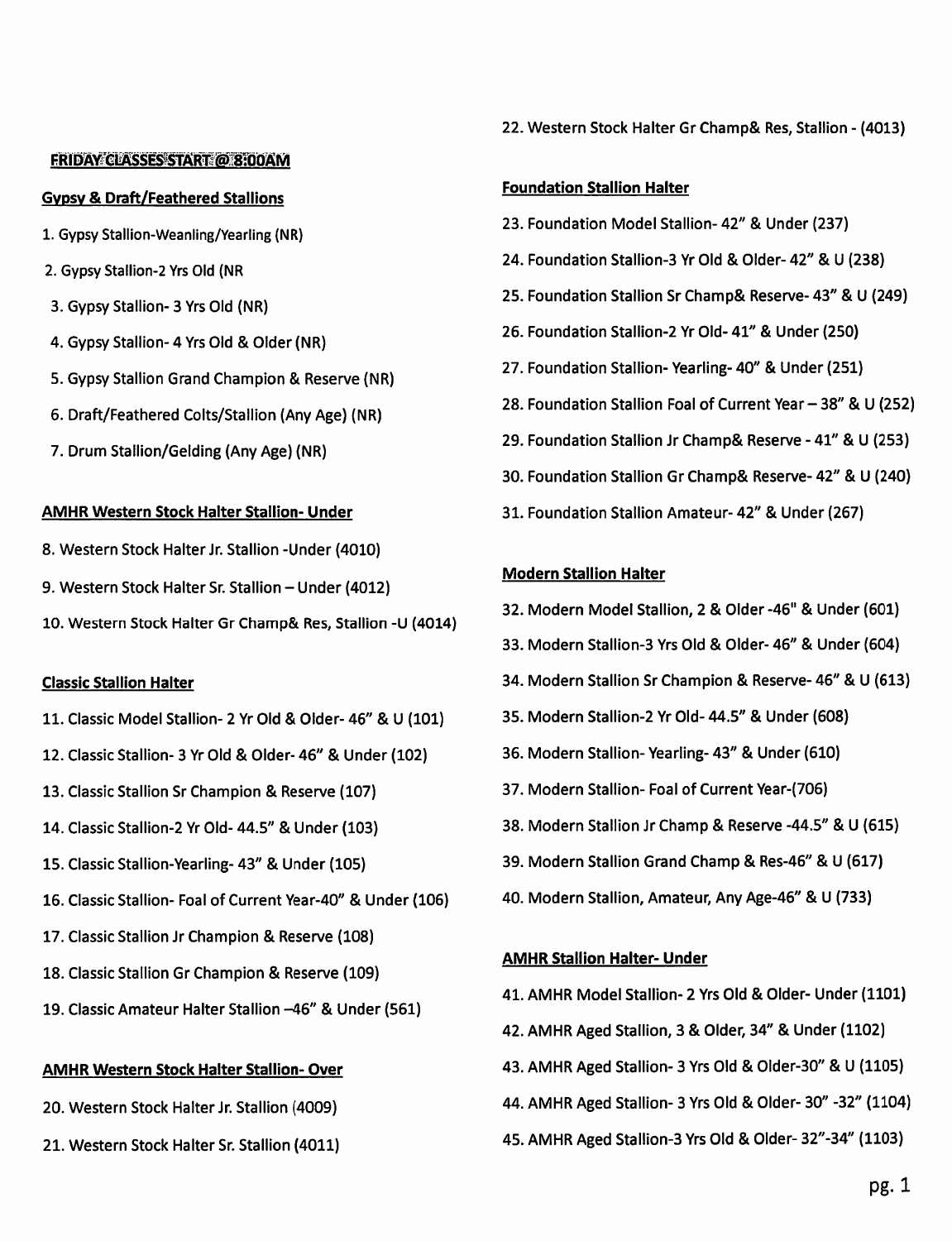- 46. AMHR Stallion Sr Champion & Reserve- Under (1106) 47. AMHR Stallion- 2 Yr Old- 33" & Under (1107) 48. AMHR Stallion - Yearling- 32" & Under (1108) 49. AMHR Stallion Foal of Current Year-30" & Under (1109) 50. AMHR Stallion Jr Champion & Reserve 33" &U (1110) 51. AMHR Stallion Grand Champion & Reserve- Under (1111)
- 52. AMHR Amateur Halter Stallion Under (1112)

### **Modern Pleasure Stallion Halter**

53. Modern Pl Stallion- 3 Yr Old & Older- 46" & U (674) 54. Modern PI Stallion Sr Champion & Res- 46" & U (678) 55. Modern Pleasure Stallion- 2 Yr Old- 44.5 & Under (675) 56. Modern Pleasure Stallion-Yearling- 43 & Under (676) 57. Modern Pl Stallion- Foal of Current Year (677) 58. Modern PI Stallion- Jr Champion & Res- 44.5 & U (679) 59. Modern PI Grand Champion & Reserve-46" U (680) 60. Modern Pleasure Stallion-Amateur-46" & Under (720)

# **AMHR Stallion Halter-Over**

- 61. AMHR Model Stallion 2 Yrs & Older-Over (1201)
- 62. AMHR Stallion- 3 Yrs Old & Older- Over (1202)
- 63. AMHR Stallion Sr Champion & Reserve- Over (1203)
- 64. AMHR Stallion- 2 Yr Old- Over 33" 37" (1204)
- 65. AMHR Stallion-Yearling-Over 32" 36" (1205)
- 66. AMHR Stallion Foal of Current Year-Over 30"-32" (1206)
- 67. AMHR Jr Champion & Reserve-Over (1207)
- 68. AMHR Grand Champion & Reserve-Over (1208)
- 69. AMHR Amateur Halter Stallion- Over (1209)

### **ASPR Stallion Halter**

- 70. ASPR Stallion- 3 Yrs Old & Older (1076)
- 71. ASPR Stallion- 2 Yrs Old & Younger (1073)
- 72. ASPR Stallion Gr Champion & Res (1090)
- 73. ASPR Amateur Halter Stallion, Any Age (1063)

# **AMHR Roadster- Over**

- 74. AMHR Open Roadster- Over 34"-38 (1411)
- 75. AMHR Amateur Roadster- Over 34"-38" (1425)
- 76. AMHR Youth Roadster- Over 34"-38" (1424)
- 77. AMHR Roadster Stake-Over 34"-38" (1412)

# **Gypsy, Drum & Draft/Feathered Geldings**

- 78. Gypsy Jr. Gelding-3 Yrs & Younger (NR)
- 79. Gypsy Sr. Gelding-4 Yrs & Older (NR)
- 80. Gypsy Gelding Grand Champion & Reserve (NR)
- 81. Drum Gelding (NR)
- 82. Draft/Feathered Gelding (NR)

# **AMHR Western Stock Halter- Gelding, Under**

- 83. Western Stock Halter Jr. Gelding Under (4004)
- 84. Western Stock Halter Sr. Gelding- Under (4006)
- 85. Western Stock Halter Gelding, Gr Champ & Res (4008)

# **Classic Gelding Halter**

- 86. Classic Model Gelding-2 Yrs Old & Older-46" & U (143)
- 87. Classic Senior Gelding 3 Yrs Old & Older 46" & U (111)
- 88. Classic Gelding Sr Champion & Reserve-46" & U (115)
- 89. Classic Gelding- 2 Yr Old- 44.5 & Under (112)
- 90. Classic Gelding Yearling-43" & Under (114)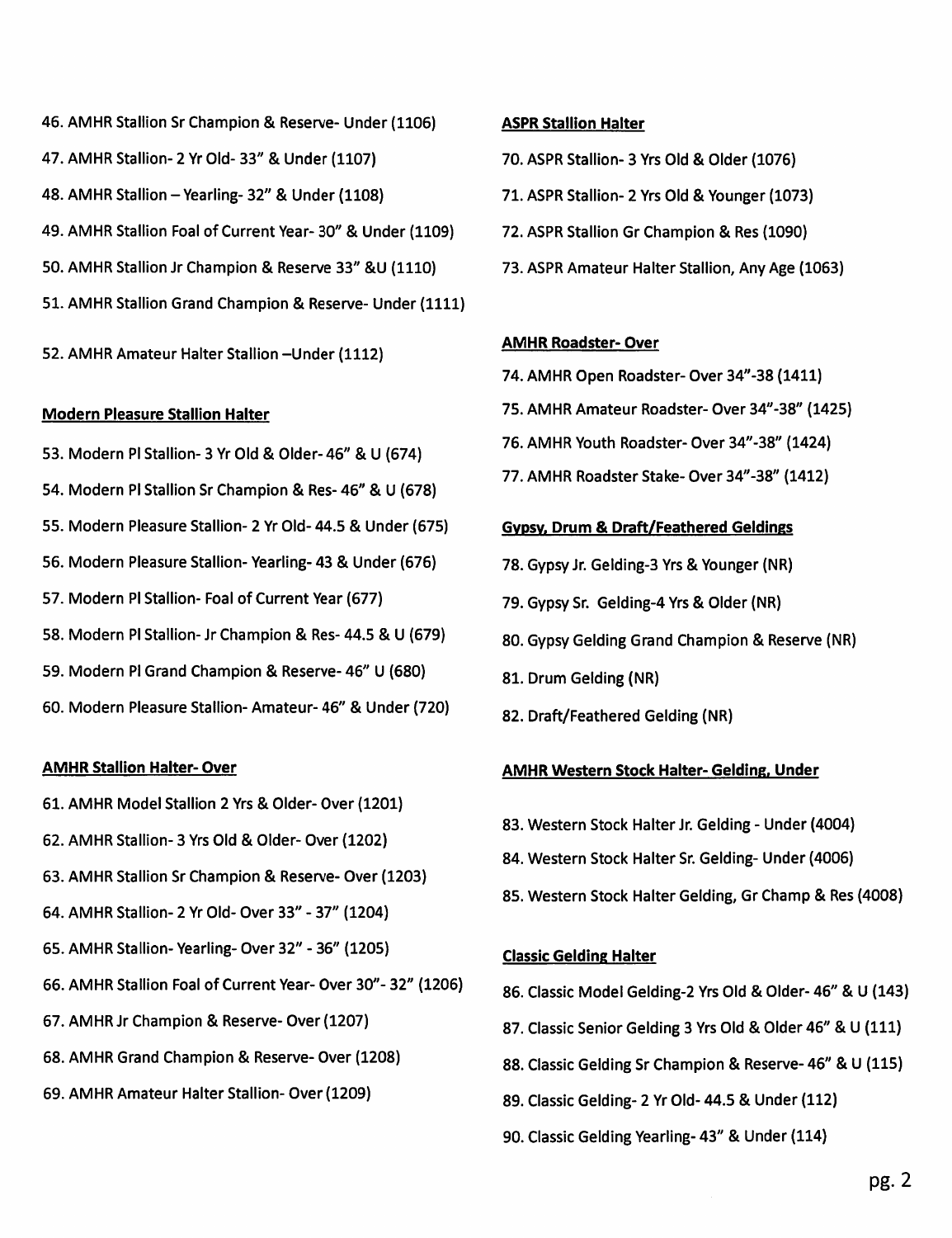- 91. Classic Gelding Foal of Current Year-40" & Under (157)
- 92. Classic Gelding Jr Champion & Reserve-44.5" & U (116)
- 93. Classic Gelding Gr Champion & Reserve-46" & U (117)
- 94. Classic Amateur Halter Gelding, 46" & U (562)

# **AMHR Western Stock Halter Gelding- Over**

95. Western Stock Halter Jr. Gelding, Over (4003) 96. Western Stock Halter Sr. Gelding, Over (4005) 97. Western Stock Halter Gr Champion & Res, Gelding (4007) 98. Western Stock Halter COOL-38" & Under (1594)

# **Gypsy, Draft/Feathered, Drum Mares**

- 100. Gypsy Mare, Weanling/Yearling (NR)
- 101. Gypsy Mare, 2 Yrs Old (NR)
- 102. Gypsy Mare, 3 Yrs Old (NR)
- 103. Gypsy Mare, 4 Yrs Old (NR)
- 104. Gypsy Mare Grand Champion & Reserve (NR)
- 105. Supreme Halter Champion (S/M/G) (NR)
- 106. Draft/Feathered Mare/Fillies, All Ages (NR)
- 107. Drum Mare, Any Age (NR)

# **Gypsy Amateur**

- 108. Mares (NR)
- 109. Geldings (NR)
- 110. Stallions (NR)
- 111. Grand & Reserve Champion Amateur (NR)

# **Foundation Gelding Halter**

- 112. Foundation Model Gelding -42" & U (245)
- 113. Foundation Senior Gelding 3 & Older -42" & U (246)
- 114. Foundation Gelding Sr Champ & Reserve -42" & U (259)
- 115. Foundation 2-Year-Old Gelding -41" & U (260)
- 116. Foundation Yearling Gelding -40" & U (261)
- 117. Foundation Gelding Foal of Current Year -38" & U (262)
- 118. Foundation Gelding Jr Champion & Res -41" & U (263)
- 119. Foundation Gelding Gr Champion & Res -42" & U (248)
- 120. Foundation Amateur Gelding, 42" & Under (268)

# **Modern Gelding Halter**

- 121. Modern Senior Gelding, 3 Years & Older -46" & U (672) 122. Modern Gelding, Sr. Champ & Reserve, 46" & U (648)
- 123. Modern Gelding, 2 Years Old, 44.5" & Under (646)
- 124. Modern Gelding, 1 Year Old, 43" & Under (647)
- 125. Modern Gelding, Jr Champ & Reserve, 46" & U (649)
- 126. Modern Gelding Gr Champ & Reserve 46" & U (650)
- 127. Modern Gelding -Amateur -Any Age -46" & Under (735)

# **AMHR Gelding Halter- Under**

128. AMHR Model Gelding -2 & Older - Under (1113) 129. AMHR Aged Gelding- 3 & Older-Over 32"-34" (1115) 130. AMHR Aged Gelding- 3 & Older- 32" & Under (1116) 131. AMHR Gelding Senior Champion & Reserve -U (1117) 132. AMHR Two-Year-Old Gelding -33" & Under (1118) 133. AMHR Yearling Gelding -32" & Under (1119) 134. AMHR Gelding Foal of Current Year -30" & U (1120) 135. AMHR Gelding Junior Champion & Reserve -U (1121) 136. AMHR Gelding Grand Champion & Reserve -U (1122) 137. AMHR Amateur Halter Gelding - Under (1123) 138 AMHR Youth Halter Gelding -7 Yrs & under- U (1145-1) 139. AMHR Youth Halter Gelding -8 to 12 Yrs- U (1145-2)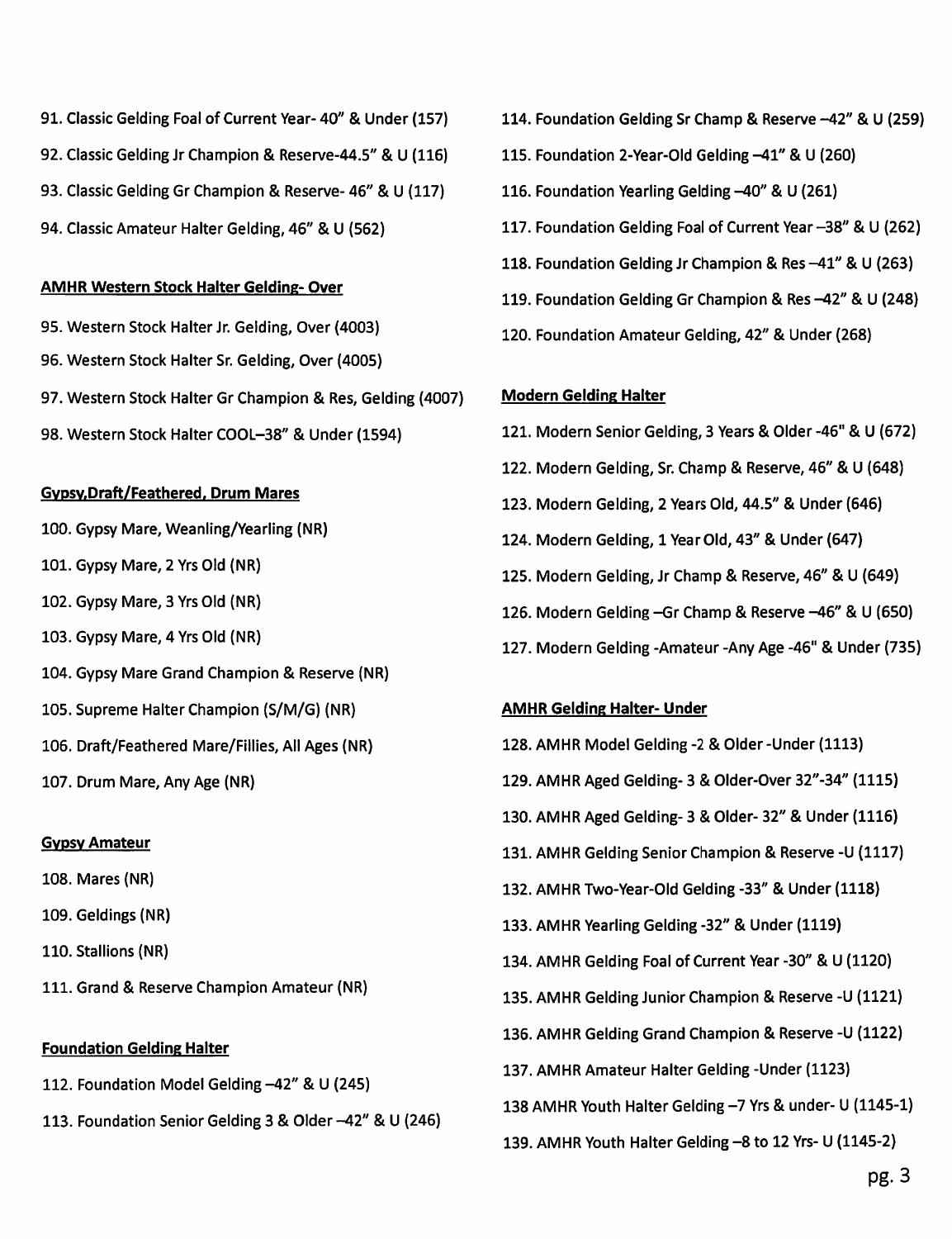140. AMHR Youth Halter Gelding -13 to 17 Yrs-U (1145-3) 141. AMHR Solid Color Stallion & Gelding -34" & U (1136) 142. AMHR Multi-Color Stallion & Gelding -34" & U (1138)

### **Gypsy Youth**

143. Mares (NR)

- 144. Geldings (NR)
- 145. Grand & Reserve Champion Youth (NR)

### **Gypsy Color**

- 146. Color Patterned S/M/G (NR)
- 147. Color Solid/Blagdon (NR)
- 148. Gypsy Amateur Color Pattern/Solid/Blagdon (NR)
- 149. Gypsy Youth Pattern/Solid/Blagdon, M/G (NR)

### **Modern Pleasure Gelding Halter**

150. Modern Pleasure Gelding, 3 & Older -46" & U (688) 151. Modern Pl Gelding, Sr Champion & Res -46" & U (692) 152. Modern Pleasure Gelding, 2 Years Old -44.5" & U (689) 153. Modern Pleasure Gelding, 1 Year Old -43" & U (690) 154. Modern PI Gelding, Jr Champ & Res 44.5" & U (693) 155. Modern PI Gelding, Gr Champ & Res -46" & U (694) 156. Modern Pleasure Amateur Gelding, 46" & Under (721) 157. Modern Pleasure Youth Gelding- 46" & U (723)

### **AMHR Gelding Halter-Over**

- 158. AMHR Model Gelding -2 & Older -Over (1210)
- 159. AMHR Aged Gelding -3 & Older -Over 34" -38" (1211)
- 160. AMHR Gelding Sr Champ & Res -Over 34"-38" (1212)
- 161. AMHR Two-Year-Old Gelding -Over 33" -37" (1213)

163. AMHR Gelding Foal of Current Yr-Over 30"-32" (1215) 164. AMHR Gelding Jr Champion & Reserve -Over (1216) 165. AMHR Gelding Gr Champion & Reserve -Over (1217) 166. AMHR Amateur Halter Gelding -Over (1218) 167. AMHR Youth Halter Gelding -Ovr, 7 yrs & U (1238-1) 168. AMHR Youth Halter Gelding Ovr, 8 to 12 Yrs (1238-2) 169. AMHR Youth Halter Gelding -Ovr 13 -17 Yrs (1238-3) 170. AMHR Adult COOL Halter M/G -38" & Under (1543) 171. AMHR Youth COOL Halter M/G -38" & Under (1528) 172. AMHR Solid Color Stallion & Gelding -Over (1229) 173. AMHR Multi-Color Stallion & Gelding -Over (1231)

162. AMHR Yearling Gelding -Over 32" -36" (1214)

#### **AMHR Carriage Driving - Under**

- 174. AMHR Carriage Driving -34"& Under (4016)
- 175. AMHR Carriage Driving-34" & U Stake (4024)

### **ASPR Gelding Halter**

- 176. ASPR Gelding, 2 & Younger -46.5" & Under (1074)
- 177. ASPR Gelding, 3 & Older -48" & Under (1077)
- 178. ASPR Grand Champ & Res Halter Gelding (1092)
- 179. ASPR Amateur Halter Gelding, Any Age (1064)

### **Open Pony Halter**

- 180. Open Pony Solid S/G/M- 14.2H & U (NR)
- 181. Open Pony Multi-Color S/G/M-14.2H & Under (NR)
- 182. Open Pony Halter S/G/M 14.2H & U(NR)

#### **Dressage Suitability in Hand**

183. Gypsy Horse (NR)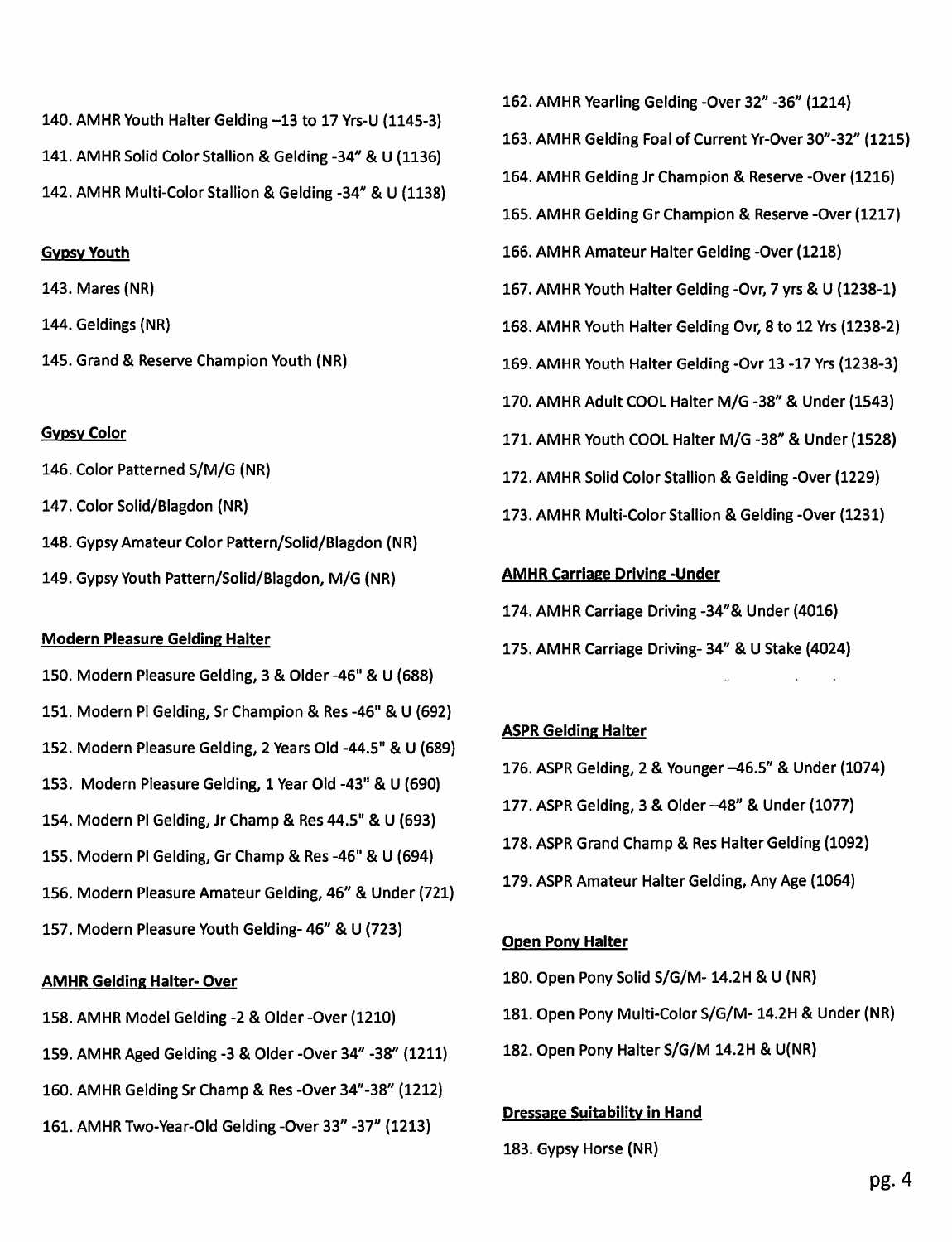184. Draft/Feathered In-Hand Suitability for Dressage (NR)

### **Gypsy Liberty & Freestyle Riding**

- 185. Gypsy Liberty (NR)
- 186. Draft/Feathered Liberty (NR)
- 187. Open Pony Liberty, 14.2H & U (NR)
- 188. Gypsy Freestyle Riding (NR)

### **Halter Obstacle**

- 189. AMHR Open Halter Obstacle -34" & Under (1313) 190. AMHR Open Halter Obstacle -Over 34" to 38" (1413) 191. Classic Halter Obstacle -46" & Under (320) 192. Modern Halter Obstacle -46" & Under (864) 193. AMHR Amateur Halter Obstacle -34" & Under (1338) 194. AMHR Amateur Halter Obstacle -Over 34" to 38" (1434) 195. Classic Amateur Halter Obstacle -46" & Under (349) 196. Open Pony Halter Obstacle- 14.2 H & Under (NR) 197. AMHR Yth Halter Obstacle, Ages 13-17, 34" & U (1314-3) 198. AMHR Yth Hltr Obstacle, 13-17 Over 34" - 38" (1414-3) 199. Classic Yth Halter Obstacle, Ages 13-17-46" & U (354-2) 200. Classic Yth Halter Obstacle, Ages 12& U-46" & U (354-1) 201. AMHR Yth Halter Obstacle, 8-12, 34" & U (1314-2) 202. AMHR Yth Halter Obstacle, 8-12, Ovr 34" - 38" (1414-2) 203. AMHR Yth Halter Obstacle, 7 & U, 34" & U (1314-1) 204. AMHR Yth Halter Obstacle, 7 & U, Ovr34" - 38" (1414-1)
- 205. AMHR COOL Obstacle M/G -Any Age -38" & U (1521)

# **Gypsy & Draft/Feathered Trail In-Hand**

- 206. Gypsy Trail In-Hand, Open (NR)
- 207. Gypsy Trail In-Hand, Amateur (NR)
- 208. Gypsy Trail In-Hand, Youth, M/G (NR)
- 209. Draft/feathered Trail In-Hand (NR)

# 210. XXXXXXXXXXXXXXXXX

# **Gypsy Trail Under-Saddle**

- 211. Gypsy Trail Under-Saddle, Open WJ (NR)
- 212. Gypsy Trail Under-Saddle, Amateur WJ (NR)
- 213. Gypsy Trail Under-Saddle, Youth WJ (NR)
- 214. Draft/feathered Trail Under Saddle WJ (NR)
- 215. Gypsy Trail Under Saddle Open WJL (NR)
- 216. Gypsy Trail Under Saddle, Amateur WJL (NR)
- 217. Gypsy Trail Under Saddle, Youth WJL (NR)
- 218. Draft/Feathered Trail Under Saddle, Open WJL (NR)

# **SATURDAY CLASSES START 8:00 am**

# **Gypsy English Equitation WT**

- 219. Amateur (NR)
- 220. Youth (NR)

# **Gypsy English Equitation WTC**

- 221. Amateur (NR)
- 222. Youth (NR)

# **ASPC/AMHR Liberty**

- 223. AMHR Liberty- Over (1433)
- 224. AMHR Liberty- Under (1329)
- 225. Classic Liberty (322)
- 226. Modern Liberty (851)
- 227. ASPR Liberty (1044)
- 228. Open Pony Liberty- 14.2 H & Under (NR)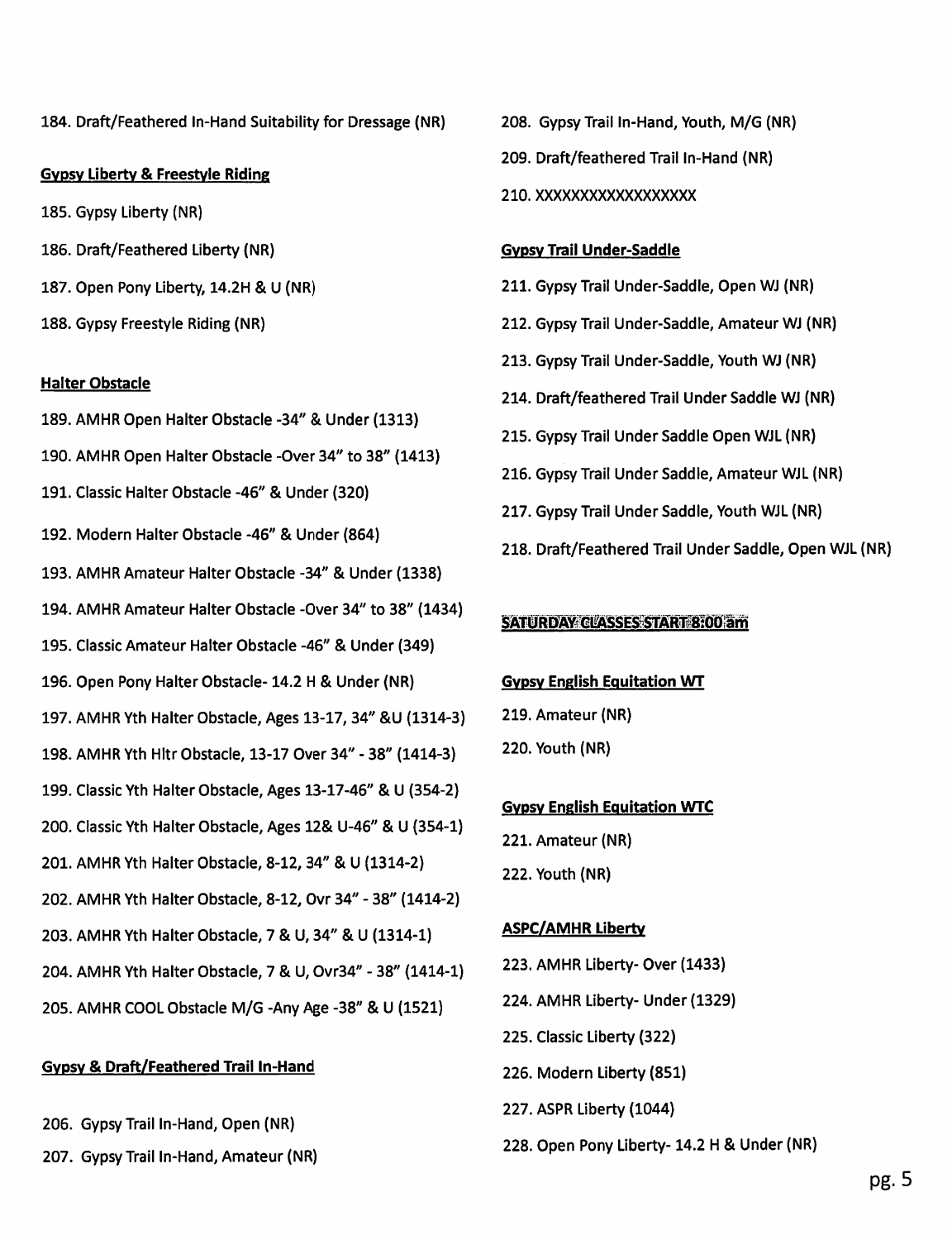# **Dressage Suitability Under Saddle**

229. Gypsy Open WT

230. Gypsy Amateur WT

231. Gypsy Youth WT \*\*\*

232. Gypsy Open WTC

233. Gypsy Amateur WTC

234. Gypsy Youth WTC \*\*\* \*\*\* May be combined with amateur class if size of class are small

# **Sunday In the Park**

235. AMHR Sunday in the Park (1550)

236. Classic Sunday in the Park (422)

# **Gypsy/Draft Feathered English Pleasure WT**

237. Junior Horse Open (NR)

- 238. Amateur (NR)
- 239. Youth (NR)
- 240. Senior Horse Open (NR)
- 241. English Pleasure WT Championship (NR)
- 242. Draft/Feathered Open English Pleasure WT (NR)
- 243. Draft/Feathered Amateur English Pleasure, WT (NR)
- 244. Draft/Feathered Youth English Pleasure, WT

# **ASPR Roadster**

- 245. ASPR Open Roadster- 48" & Under (1057)
- 246. ASPR Amateur Roadster- 48" & Under (1058)
- 247. ASPR Youth Roadster- 48" & Under (1062)
- 248. ASPR Roadster Stake- 48" & Under (1059)

### **Modern Roadster Driving**

248.1 Modern Roadster Open, 46" & Under (857)

249. Modern Roadster Amateur- 46" & Under (837)

250. Modern Roadster Youth- 46" & Under (840)

251. Modern Roadster Stake -46" & Under (859)

# **AMHR Roadster- Under**

- 252. AMHR Open Roadster- 34" & Under (1311)
- 253. AMHR Amateur Roadster- 34" & Under (1323)

254. AMHR Youth Roadster- 34" & Under (1322)

255. AMHR Roadster Stake- 34" & Under (1312)

# **AMHR Park Harness- Under**

256. AMHR Open Park Harness, Under (1330) 257. AMHR Park Harness Stake, Under (1331)

# **ASPR Harness**

258. ASPR Open Harness- 48" & Under (1054) 259. ASPR Amateur Harness- 48" & Under (1055) 260. ASPR Harness Stake- 48" & Under (1056)

### **AMHR Fine Harness Driving**

261. AMHR Fine Harness Pairs or More-38" & Under (1512) 262. AMHR Light Harness Drvng Pairs or More-38" &U (1524)

# **Gypsy & Draft/Feathered English Pleasure WTC**

- 263. Junior Horse Open (NR)
- 264. Amateur (NR)
- 265. Youth (NR)
- 266. Senior Horse Open (NR)
- 267. English Pleasure WTC Championship (NR)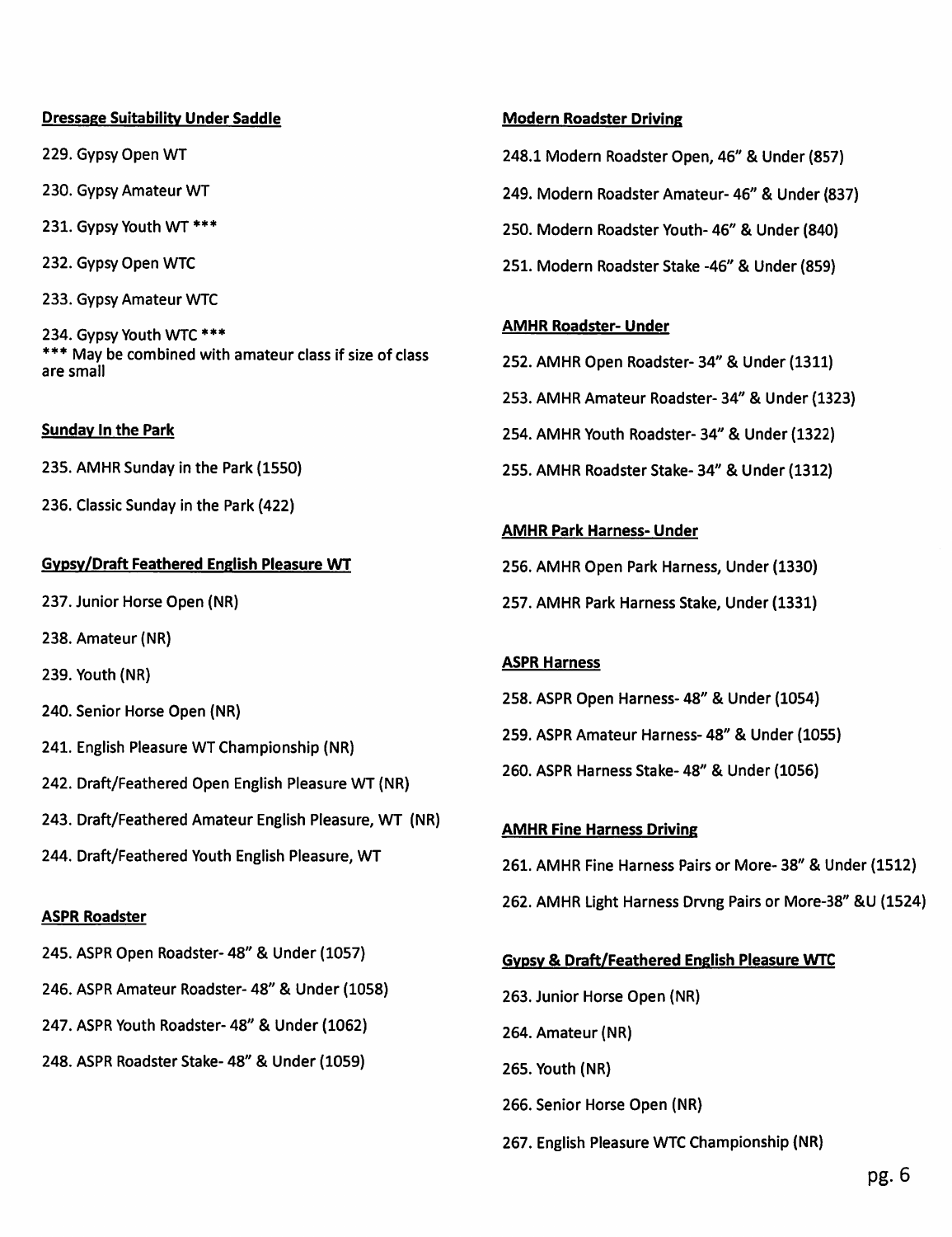- 268. Draft/Feathered, Open WTC (NR)
- 269. Draft/Feathered Amateur WTC (NR)
- 270. Draft/Feathered Youth WTC (NR)

### **Classic Western Country Pleasure Driving**

271. Classic Open Western Country PI Driving-46" &U (423) 272. Classic Amateur Western Ctry Pl Driving- 46" & U (424) 273. Classic Youth Western Country PI Driving-46" & U (425) 274. Classic Western Country PI Driving Stake-46" & U (426)

### **Modern Pleasure Driving**

275. Modern Pleasure Open Driving-46" & Under (867) 276. Modern Pleasure Amateur Driving-46" & Under (869) 277. Modern Pleasure Youth Driving-46" & Under (868) 278. Modern Pleasure Driving Stake- 46" & Under (871)

### **ASPR Pleasure Driving**

279. ASPR Open Pleasure Driving-48" & Under (1051) 280. ASPR Amateur Pleasure Driving- 48" & Under (1052) 281. ASPR Pleasure Driving Stake-48" & Under (1053)

# **Draft Hitch Driving**

- 282. AMHR Single Draft Driving-38" & Under (1504)
- 283. AMHR Single Draft Driving Stake 38" & U (1526-1)
- 284. AMHR 2-Horse Draft Driving-38" & Under (1516)
- 285. AMHR Multi-Draft Harness Stake- 38" & U (1526-2)

# **Open Pony Country Pleasure Driving**

286. Open Pony Country Pl Driving, 14.2 H & U (NR)

# **AMHR Country Pleasure Driving-Under**

287. AMHR Open Country PI Driving- 34" & Under (1301) 288. AMHR Ladies Country PI Driving-34" & U (1305) 289. AMHR Gentlemen Country PI Driving-34" & U (1306) 290. AMHR Golden Age Country Pl Driving- Under (1337) 291. AMHR Youth Ctry Pl Driving 13-17 Yrs (1304-1) 292. AMHR Youth Ctry Pl Driving 8-12 Yrs (1304-2) 293. AMHR Youth Ctry Pleasure Driving- 7 & Under (1304-3) 294. AMHR Country PI Driving Stake- Under (1302)

### **Foundation Country Pieasure Driving**

295. Foundation Open Country Pl Driving 42" & U (277) 296. Foundation Amateur Country PI Driving 42" & U (278) 297. Foundation Country PI Driving Stake 42" & U (283)

# **Gypsy Hunter Under Saddle**

- 298. Open Hunter Under Saddle WT
- 299. Amateur Hunter Under Saddle WT
- 300. Youth Hunter Under Saddle WT\*\*
- 301. Open Hunter Under Saddle WTC
- 302. Amateur Hunter Under Saddle WTC
- 303. Youth Hunter Under Saddle WTC\*\*
- \*\*May be combined with Amateur if size of class is small\*\*

# **AMHR Western Country Pleasure Driving-Over**

- 304. AMHR West Cntry Open Pl Driving, Over 34-38 (1443)
- 305. AMHR Amateur West Ctry PI Driving, Over 34-38 (1446)
- 306. AMHR Golden Age West Ctry PI Dr., Over 34-38 (1457)
- 307. AMHR Yth West Ctry PI Driving, Over, 13-17 (1445-1)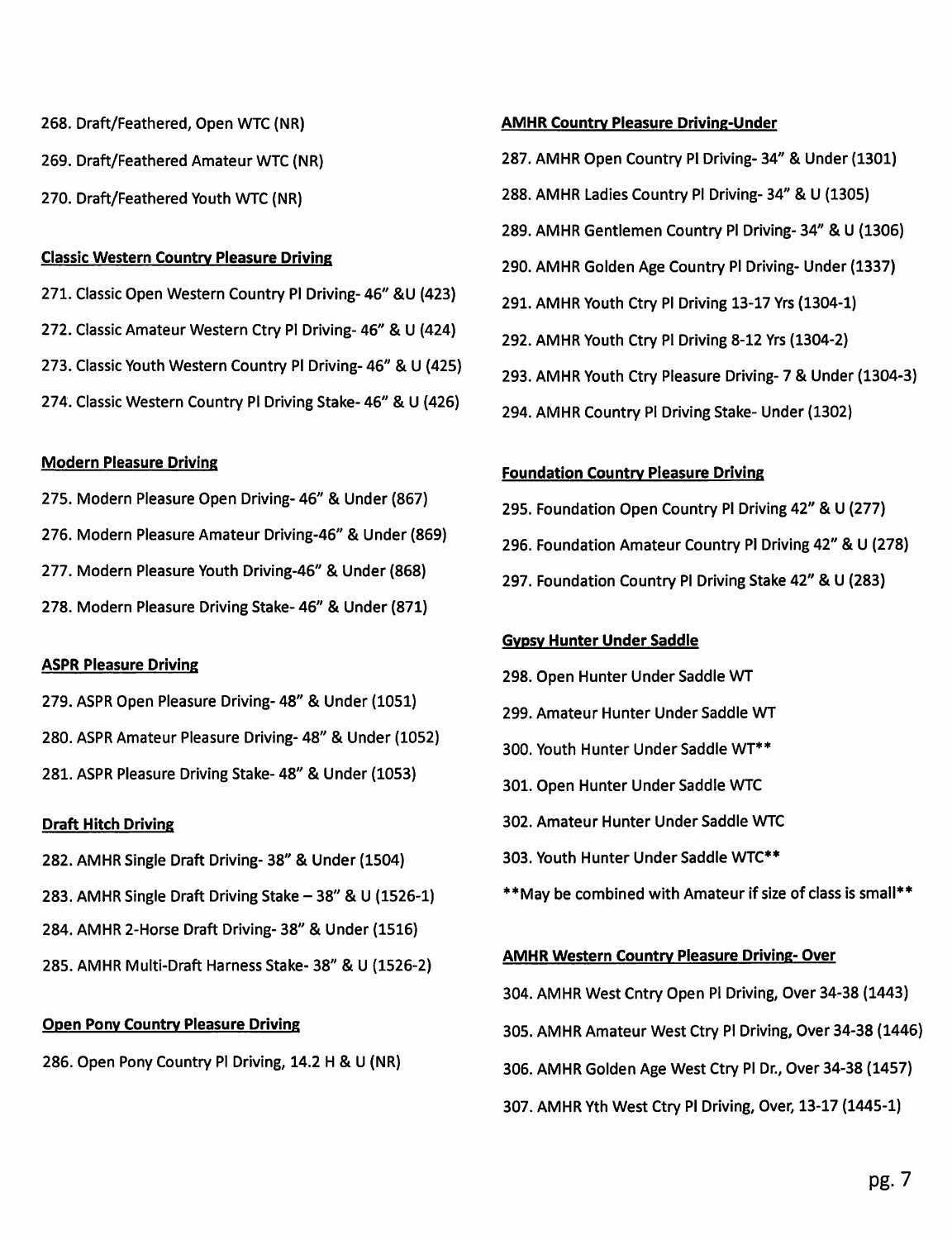308. AMHR Yth West Ctry Pl Driving Over, 12 & U (1445-2) 309. AMHR Western Ctry PI Driving Stake Over 34-38 (1444) 310. AMHR COOL West Ctry PI Dr M/G -Any Age 38&U(1527)

### **Classic Pleasure Driving**

- 311. Classic Open Pleasure Driving -46" & Under (301)
- 312. Classic Pleasure Driving Limit -46" & Under (303)
- 313. Classic Amateur Pleasure Driving -46" & Under (312)
- 314. Classic Youth Pleasure Driving -46" & Under (302)
- 315. Classic Pleasure Driving Stake -46" & Under (304)

# **Modern Country Pleasure Driving**

- 316. Modern Country Pleasure Open-46" & Under (826)
- 317. Modern Amateur Country PI Driving-46" & U (830)
- 318. Modern Youth Country PI Driving -46" & U (831)
- 319. Modern Country Pl Driving Stake -46" & U (834)

# **Foundation Roadster**

- 320. Foundation Open Roadster, 42" & Under (290)
- 321. Foundation Amateur Roadster, 42" & Under (293)
- 322. Foundation Roadster Stake, 42" & Under (291)

# **AMHR Pleasure Driving- Over**

- 323. AMHR Open Pleasure Driving -Over 34" to 38" (1407)
- 324. AMHR Amateur PI Driving -Over 34" to 38" (1409)
- 325. AMHR Golden Age Pl Driving-Over 34" to 38" (1421)
- 326. AMHR Youth PI Driving -Over 34" to 38" (1408)
- 327. AMHR Pleasure Driving Stake -Over 34" to 38" (1410)
- 328. AMHR COOL PI Driving M/G -Any Age -38" & U (1509)

# **Modern Formal Driving**

329. Modern Open Formal Driving -43"-46" (957)

- 330. Modern Formal Driving Stake, Over 43" to 46" (959)
- 331. Modern Formal Driving 43" & U (956)
- 332. Modern Formal Driving Stake, 43" & Under (958)

# **Classic Carriage Driving**

- 333. Classic Carriage Driving -46" & Under (311)
- 334. Classic Carriage Stake -46" & Under (371)
- 335. Classic Carriage Reinsmanship -46" & Under (314)
- 336. Classic Carriage Working 46" & Under (340)
- 337. Classic Youth Carriage Driving, 17Yrs & U, 46" & U (NR)

# **AMHR Pleasure Driving- Under**

- 338. AMHR Open Pleasure Driving -34" & Under (1307) 339. AMHR Amateur Pleasure Driving -34" & Under (1309) 340. AMHR Golden Age Pleasure Driving -34" & Under (1321) 341. AMHR Youth Pleasure Driving -34" & Under (1308)
- 342. AMHR Pleasure Driving Stake -34" & Under (1310)

# **Classic Roadster**

- 343. Classic Open Roadster -46" & Under (323)
- 344. Classic Amateur Roadster -46" & Under (357)
- 345. Classic Youth Roadster -46" & Under (324)
- 346. Classic Roadster Stake -46" & Under (326)

# **Modern Harness Driving**

- 347. Modern Harness, Open -43"-46" (803)
- 348. Modern Harness Stake -Over 43" to 46" (801)
- 349. Modern Harness, Open- 43" & Under (903)

# **AMHR Carriage Driving-Over**

350. AMHR Carriage Driving- Over 34"-38" (4015)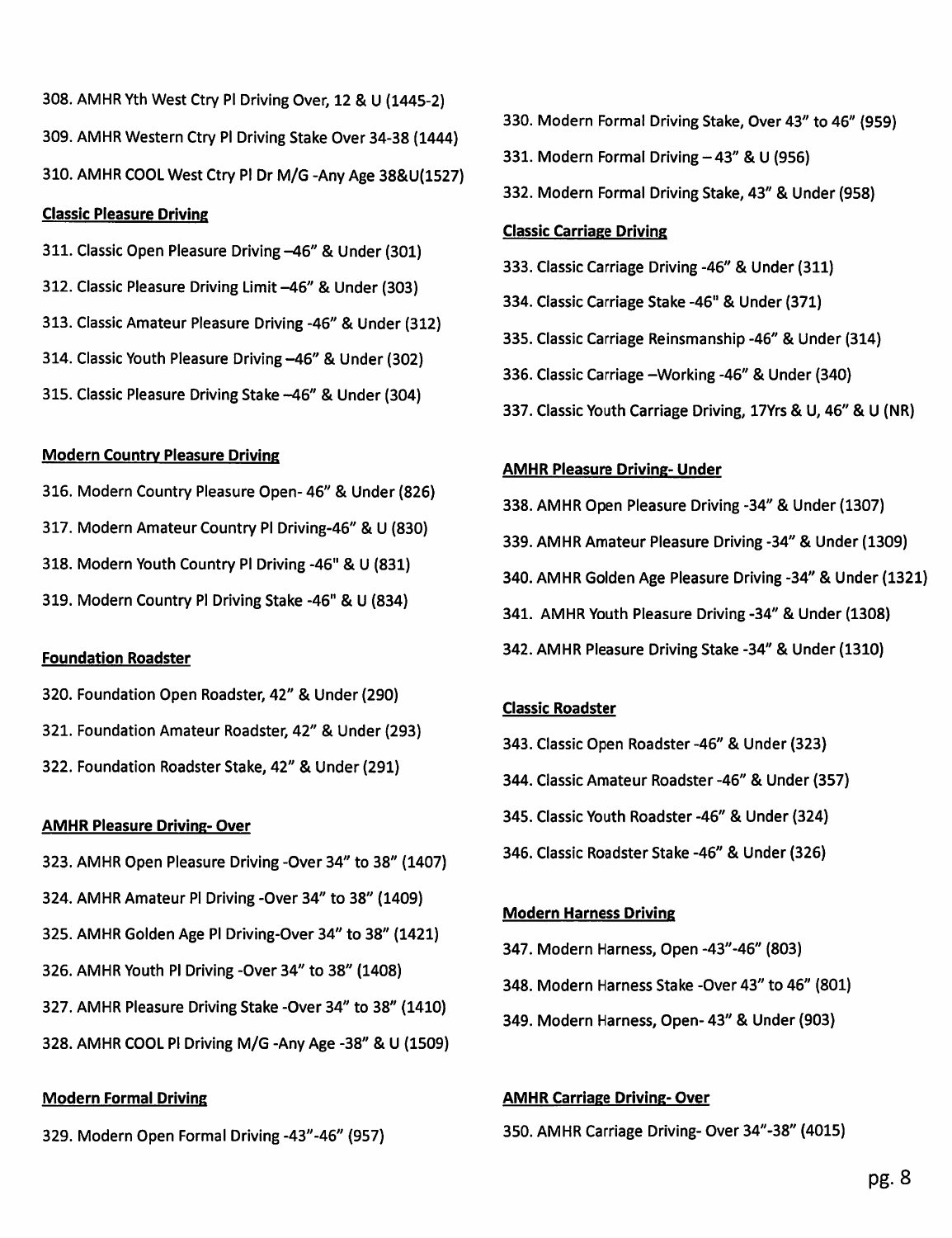351. AMHR Carriage Driving-34" -38" (4023) 352. AMHR Carriage Multi-Driving 38" & Under (1565) 353. AMHR Carriage Driving Stake 34"-38" (1564) 354. AMHR Carriage Working 38"& Under (1562) 355. AMHR Carriage Reinmanship - 38" & Under (1561) 356. AMHR Carriage Turnout-38"& Under (1558) 357. AMHR Yth Carriage Driving-17& yngr-38" & U (NR)

### **Gypsy Western Pleasure WJ**

- 358. Junior Horse Open
- 359. Amateur
- 360. Youth
- 361. Senior Horse Open
- 362. Western Pleasure WJ Championship
- 362.1 Gypsy Open Ranch Rail WJ

# **Gypsy Youngster Classes**

363. Leadline

364. Walk/Whoa- 9 years old & Younger

### **AMHR Western Country Pleasure Driving- Under**

- 365. AMHR Open West Ctry Pleasure Driving -34 & U (1346) 366. AMHR Amateur West Ctry Pl Driving, 34 & U (1349) 367. AMHR Golden Age West Ctry Pl Driving, 34 & U (1352) 368. AMHR Yth West Ctry Pl Dr, 34 & U, 13-17 (1348-1) 369. AMHR Yth West Ctry Pl Dr, 34 & U, 12 & U (1348-2)
- 370. AMHR West Ctry PI Driving Stake, 34 & U (1347)

# **Gypsy Western Equitation (Horsemanship)**

371. Amateur WJ

372. Youth WJ

- 373. Youth 9 & Under WJ
- 374. Amateur WJL
- 375. Youth WJL

### **AMHR Country Pleasure Driving-Over**

- 376. AMHR Country Pl Driving -Over 34" to 38" (1401)
- 377. AMHR Amateur Country PI Dr -Over 34" to 38" (1403)
- 378. AMHR Golden Age Country PI Driving -Over (1436)
- 379. AMHR Yth Cntry PI Dr. 13-17 -Over 34" to 38" (1404-1)
- 380. AMHR Yth Cntry PI Dr, 12 & U-Over 34-38" (1404-2)
- 381. AMHR Country Pleasure Driving Stake -Over (1402)

# **Gypsy Western Pleasure WJL**

- 382. Junior Horse Open
- 383. Amateur
- 384. Youth
- 385. Senior Horse Open
- 386. Western Pleasure WJL Championship
- 387. Draft/Feathered Youth Western Pleasure WJL (NR)
- 388. Open Pony Riding W/T- Any Discipline-Any Age
- 388.1 Gypsy Open Ranch Rail WJL

# **Versatility**

- 389. AMHR Open Versatility -34" & Under (1326)
- 390. AMHR Open Versatility -Over 34" to 38" (1430)
- 391. AMHR Youth Versatility Under (1344)
- 392. AMHR Youth Versatility -Over (1440)

# **AMHR Park Harness-Over**

393. AMHR Open Park Harness-Over (1428)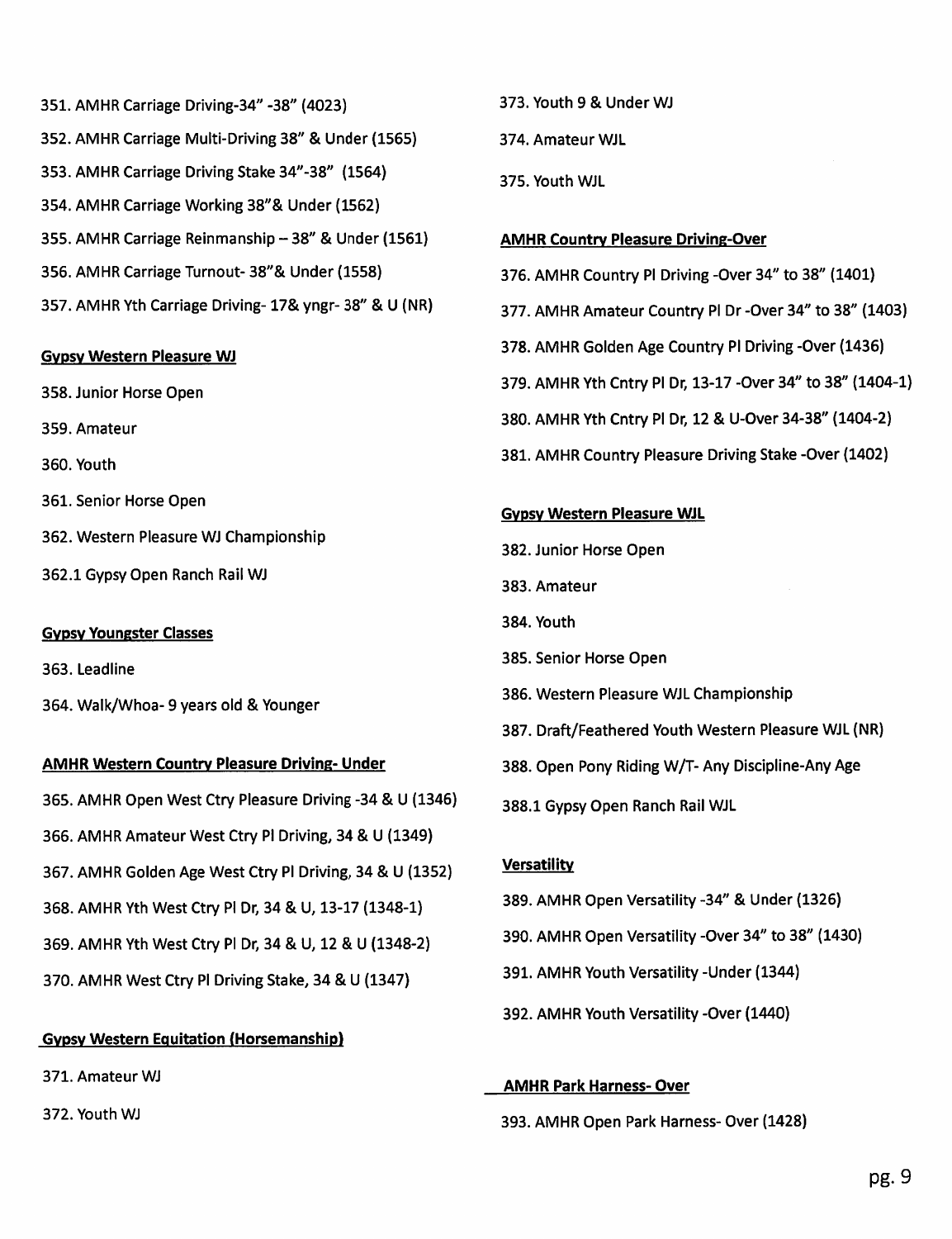394. AMHR Park Harness Stake (1429)

### **Jumper**

- 395. AMHR Adult Jumper- Under (1317)
- 396. AMHR Adult Jumper- Over (1417)
- 397. Classic Adult Jumper In Hand- 46" & Under (319)
- 398. Modern Jumper in Hand-46" & Under (862)
- 399. AMHR Amateur Jumper- Under (1342)
- 400. AMHR Amateur Jumper- Over (1438)
- 401. Classic Amateur Jumper In Hand- 46" & U (356)
- 402. Open Pony Jumper- 48" & Under (NR)
- 403. AMHR Youth Jumper-13-17 Yrs- Under (1318-3)
- 404. AMHR Youth Jumper-13-17 Yrs- Over (1418-3)
- 405. Classic Youth Jumper- 13-17 Yrs-46" & U (351-3)
- 406. Classic Youth Jumper 8-12 Yrs- 46" & Under (351-2)
- 407. Classic Youth Jumper- 7 Yrs & U-46" & U (351-1)
- 408. AMHR Youth Jumper-8-12 Yrs-Under (1318-2)
- 409. AMHR Youth Jumper-8-12 Yrs- Over (1418-2)
- 410. AMHR Youth Jumper- 7 Yrs & Younger- Under (1318-1)
- 411. AMHR Youth Jumper 7 & Younger-Over (1418-1)

### **Hunter**

- 412. Classic Hunter Over Fences, 46" & U, 14 Yrs & U (316)
- 413. AMHR Open Hunter- Under (1315)
- 414. AMHR Open Hunter-Over (1415)
- 415. Open Pony Hunter In Hand-48" & U (NR)
- 416. Classic Hunter in Hand- 46" & U (317)
- 417. AMHR Amateur Hunter-Under (1341)
- 418. AMHR Amateur Hunter-Over (1437)
- 419. Classic Amateur Hunter-46" & U (355)
- 420. AMHR Youth Hunter-13 to 17 Yrs- Under (1316-3)
- 421. AMHR Youth Hunter- 13 to 17 Yrs- Over (1416-3)

422. Classic Youth Hunter- 13 to 17 Yrs-46" & U (350-3) 423. AMHR Youth Hunter-8 to 12 Yrs- Under (1316-2) 424. AMHR Youth Hunter- 8 to 12 Yrs- Over (1416-2) 425. Classic Youth Hunter-8 to 12 Yrs. 46" & U (350-2) 426. AMHR Youth Hunter- 7 Yrs & Younger, Under (1316-1) 427. AMHR Youth Hunter- 7 Yrs & Younger, Over (1416-1) 428. Classic Youth Hunter-7 Yrs & Younger, 46" & U (350-1)

### **SUNDAY: CLASSES START @ 8:00 AM**

### **Gypsy & Draft/Feathered Ranch Riding**

- 429. Gypsy Ranch Riding, Open W/J
- 430. Gypsy Amateur Ranch Riding WJ
- 431.Gypsy Youth Ranch Riding WJ
- 432. Draft/Feathered Ranch Riding WJ
- 433. Gypsy Ranch Riding, Open WJL
- 434. Gypsy Amateur Ranch Riding WJL
- 435. Gypsy Youth Ranch Riding WJL
- 436. Draft/Feathered Ranch Riding WJL

### **Obstacle Driving**

437. Draft/Feathered Obstacle Driving (NR) 438. AMHR Open Obstacle Driving -34" & Under (1327) 439. AMHR Open Obstacle Driving -Over 34" to 38" (1431) 440. AMHR Amateur Obstacle Driving -34" & Under (1339) 441. AMHR Amateur Obstacle Driving -Over 34" to 38" (1435) 442. AMHR Youth Obstacle Driving -34" & Under (1328) 443. AMHR Youth Obstacle Driving -Over 34" to 38" (1432) 444. Gypsy Obstacle Driving, Single Horse (NR) 445. AMHR Carriage Obstacle Drvg Timed-38"& Under (1563) 446. Classic Carriage Obstacle Drvg Timed -46" & Under (341)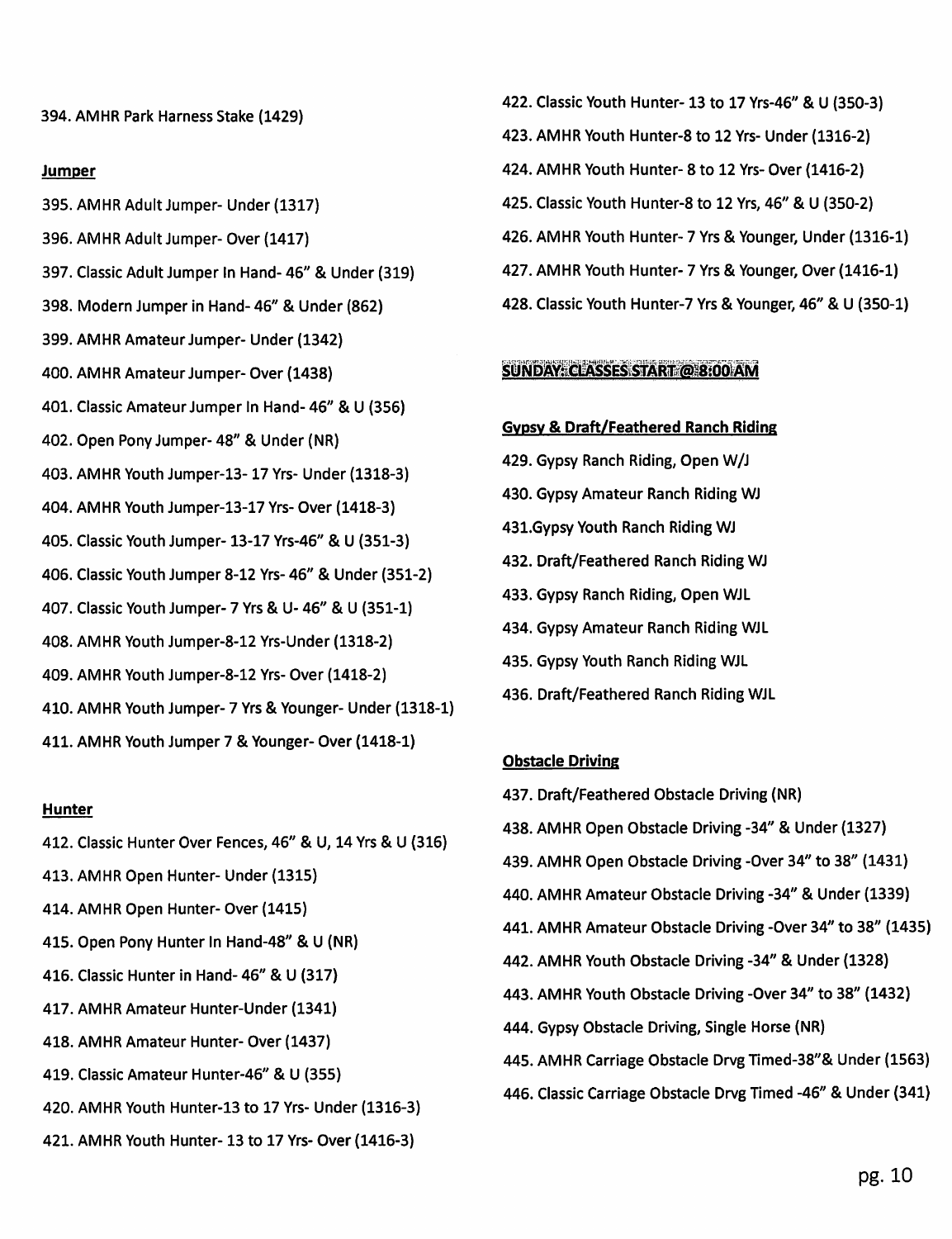#### ASPC/AMHR/Gypsy/Open Costume Classes

447. Classic Costume-46" & Under (321) 448. Modern Costume- 46" & Under (850) 449. Open Pony Costume, 14.2 H & Under (NR) 450. AMHR Youth Costume -38" & Under (1506) 451. Gypsy Costume Class Under Saddle or In-Hand (NR) 452. Draft/Feathered Yth Costume U Saddle or In-Hand (NR) 453. Draft/Feathered Open Costume U Saddle/ In-Hand (NR) \*\* 20 minute break if necessary \*\*

#### Showmanship

454. AMHR Yth Showmanship-M/G-Age 12 & U-U (1143) 455. AMHR Amateur Showmanship - Under (1144) 456. AMHR COOL Adlt Showmanship M/G, 38"&U(1508-1) 457. AMHR Yth Showmanship -M/G -Over, 13-17 (1235) 458. AMHR Yth Showmanship - M/G-Over, 8 -12 (1234) 459. AMHR Yth Showmanship -M/G -Over, 7&U (1233) 460. AMHR Amateur Showmanship -Over (1237) 461. AMHR COOL Yth Showmanship M/G-38" &U (1508-2) 462. Classic Youth Showmanship, Ages 13-17, 46" & U (128) 463. Classic Youth Showmanship, Ages 8-12, 46" & U (129) 464. Classic Youth Showmanship, Ages 7 & Yr, 46" & U(266) 465. Gypsy Amateur Showmanship (NR) 466. Gypsy Youth Showmanship, 17 Yrs & Under, M/G (NR) 467. Gypsy EWD Showmanship (NR)

# **Gypsy/Draft Feathered Pleasure Driving**

- 468. Draft/Feathered Open Driving (NR)
- 469. Draft/Feathered Amateur Driving (NR)
- 470. Draft/Feathered Youth Driving (NR)
- 471. Gypsy Open Pleasure Driving (NR)
- 472. Gypsy Amateur Pleasure Driving (NR)
- 473. Gypsy Youth Pleasure Driving (NR)
- 474. Gypsy Pleasure Driving Championship (NR)

### **Classic Mare Halter**

- 475. Classic Model Mare- 2 Yrs Old & Older, 46" & U (118)
- 476. Classic Mare 3 Yrs Old & Older, 46" & Under (119)
- 477. Classic Brood Mare (Wet)3 Yr Old& Older, 46" &U (124)
- 478. Classic Mare Sr Champion & Reserve, 46" & U (125)
- 479. Classic Mare 2 Yrs Old, 44.5" & Under (121)
- 480. Classic Mare Yearling, 43" & Under (122)
- 481. Classic Mare Foal of Current Year, 40" & U (123)
- 482. Classic Mare Jr Champ & Reserve, 44.5" & U (126)
- 483. Classic Mare Grand Champion & Res, 46" & U (127)
- 484. Classic Yth Halter, M/G, Ages 17 & U,46" & U (156)
- 485. Classic Amateur Halter Mare 46" & Under (563)
- 486. Classic Get of Sire 46" & Under (132)
- 487. Classic Produce of Dam (133)

#### **AMHR Western Stock Halter Mare- Under**

- 488. Western Stock Halter Jr. Mare, Under (1598)
- 489. Western Stock Halter Sr. Mare, Under (4000)
- 490. Western Stock Halter Gr Champ& Res, Mare-U (4002)
- 491. Western Stock Halter Amateur S/M/G-Under (1586)
- 492. Western Stock Halter Youth, M/G Under (1596)

#### **Modern Mare Halter**

493. Modern Mare 3 Yrs Old & Older, 46" & U (623) 494. Modern Mare Sr Champion & Res, 46" & U (634) 495. Modern Mare 2-Year-Old, 44.5" & U (627)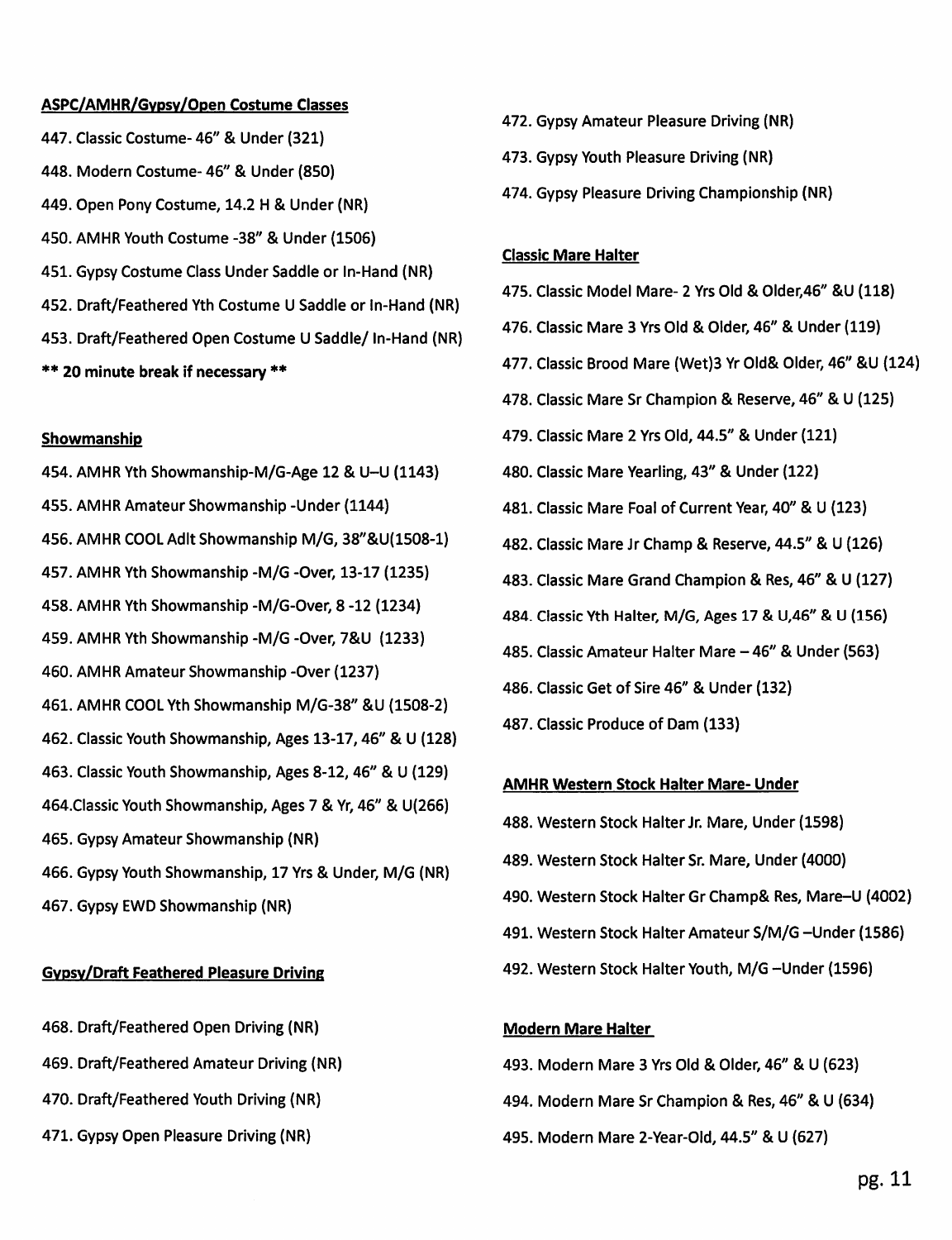496. Modern Mare Yearling, 43" & Under (629) 497. Modern Mare Jr Champion & Res, 44.5" & U (636) 498. Modern Mare Grand Champion & Res. 46" & U (638) 499. Modern Yth Halter, M/G, 46" U-Age 17 & U (662)

### **AMHR Western Stock Halter Mare- Over**

500. Western Stock Halter Jr. Mare, Over (1597) 501. Western Stock Halter Sr. Mare, Over (1599) 502. Western Stock Halter Grand Champion & Res, Over (4001) 503. Western Stock Halter Amateur S/M/G-Over(1587) 504. Western Stock Halter Youth, M/G -Over (1595)

#### **Foundation Mare Halter**

- 505. Foundation Model Mare, 2 Yrs & Older, 42" & U (241)
- 506. Foundation Mare, 3 Yr Old & Older, 42" & U (242)
- 507. Foundation Mare Sr Champion & Res, 42" & U (254)
- 508. Foundation Mare, 2 Yr Old, 41" & Under (255)
- 509. Foundation Mare, Yearling, 40" & Under (256)
- 510. Foundation Mare Foal of Current Yr -38" & U (257)
- 511. Foundation Mare Jr Champion & Res, 41" & U (258)
- 512. Foundation Mare Gr Champion & Res, 42" & U (244)
- 513. Foundation Mare, Amateur, 42" & Under (269)

#### **AMHR Mare Halter- Under**

- 514. AMHR Model Mare, 2 Yrs Old & Older, Under (1124)
- 515. AMHR Aged Mare- 3 & Older- 34" & Under (1125)
- 516. AMHR Mare, 3 Yrs Old & Older, Over 32" to 34" (1126)
- 517. AMHR Mare, 3 Yrs Old & Older, Over 30"- 32" (1127)
- 518. AMHR Mare, 3 Yrs Old & Older-30" & Under (1128)
- 519. AMHR Mare Sr. Champion & Reserve- Under (1129)
- 520. AMHR Mare, 2-Year-Old, 33" & Under (1130)
- 521. AMHR Mare, Yearling, 32" & Under (1131)
- 522. AMHR Mare Foal of Current Year, 30" & Under (1132)
- 523. AMHR Mare Jr Champion & Reserve-33" & U (1133)
- 524. AMHR Mare Grand Champion & Reserve Under (1134)
- 525. AMHR Mare, Amateur, 34" & Under (1135)
- 526. AMHR Mare, Youth, Ages 13-17 Yrs, Under (1146-3)
- 527. AMHR Mare, Youth Ages 8-12 Yrs, Under (1146-2)
- 528. AMHR Mare, Youth Ages 7 & Under, Under (1146-1)
- 529. AMHR Solid Color Mare, Under (1137)
- 530. AMHR Multi Color Mare, Under (1139)

#### **Modern Pleasure Mare Halter**

- 531. Modern Pl Mare, 3 Yrs Old & Older, 46" & U (681) 532. Modern Pleasure Broodmare, 46" & Under (695)
- 533. Modern PI Mare Sr Champion & Res, 46" & U (685)
- 534. Modern PI Mare, 2 Yr Old, 44.5 & Under (682)
- 535. Modern PI Mare, Yearling, 43" & Under (683
- 536. Modern Pl Mare, Foal of Current Year, (684)
- 537. Modern PI Mare Jr Champion & Res, 44.5" & U (686)
- 538. Modern PI Mare Gr Champion & Res, 46" & U (687)
- 539. Modern Pleasure Mare & Foal (696)
- 540. Modern PI Amateur Halter Mare, 46" & Under (722)
- 541. Modern Pleasure Youth Mare -46" & Under (724)

### **AMHR Mare Halter-Over**

- 542. AMHR Model Mare- 2 & Older Over (1219)
- 543. AMHR Mare, 3 Yrs Old & Older, Over (1220)
- 544. AMHR Mare Sr Champion & Reserve, Over (1221)
- 545. AMHR Mare, 2 Yr Old, Over 33"-37" (1222)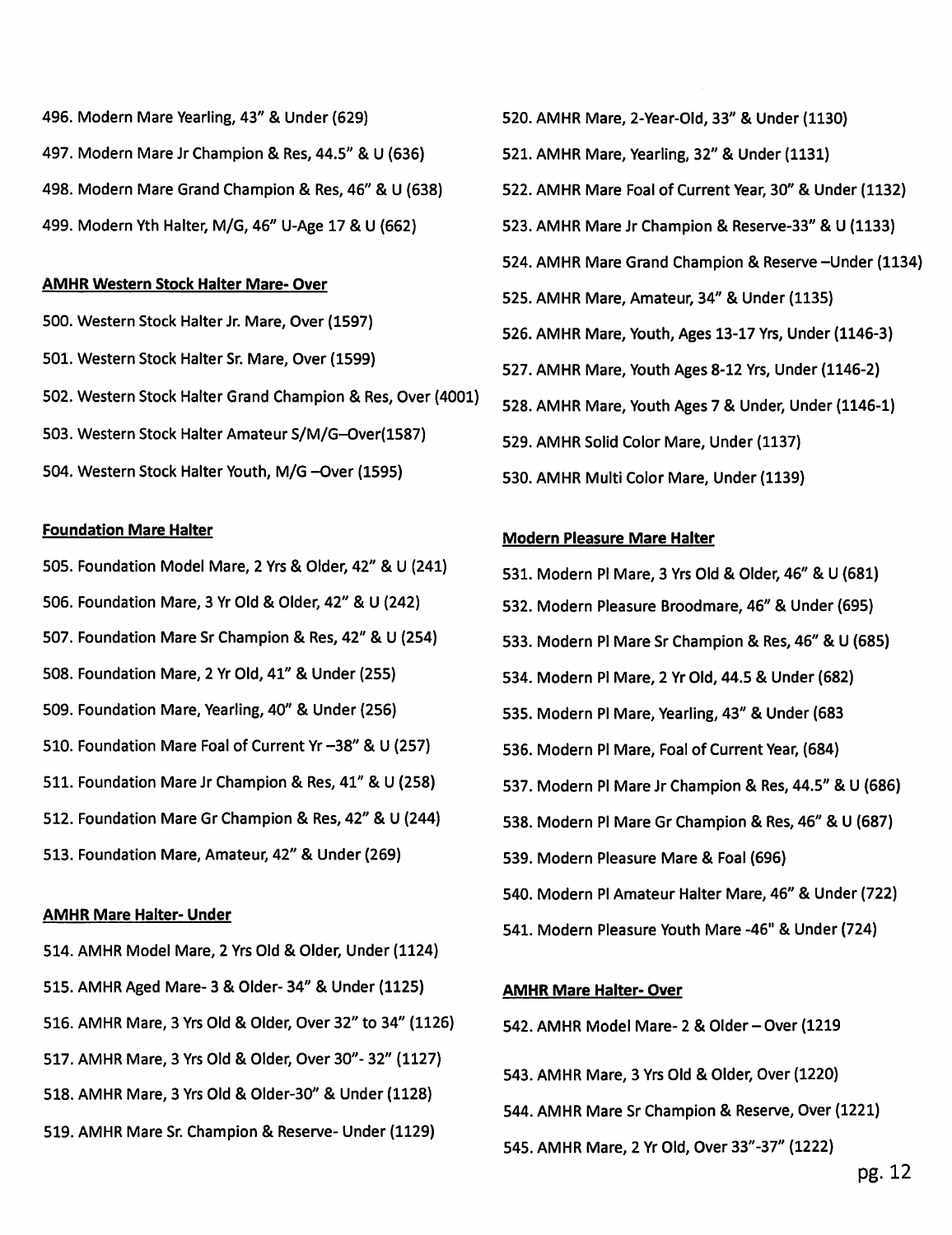- 546. AMHR Mare, Yearling, Over 32"-36" (1223)
- 547. AMHR Mare Foal of Current Year, Over 30"-32" (1224)
- 548. AMHR Mare Jr Champion & Reserve, Over (1225)
- 549. AMHR Mare Grand Champion & Reserve, Over (1226)
- 550. AMHR Mare, Amateur, Over (1227)
- 551. AMHR Mare, Youth Ages 13-17, Over (1228-3)
- 552. AMHR Mare, Youth Ages 8-12, Over (1228-2)
- 553. AMHR Mare, Youth Ages 7 & Under, Over (1228-1)
- 554. AMHR Solid Color Mare- Over (1230)
- 555. AMHR Multi-Color Mare- Over (1232)

# **ASPR Mare Halter**

- 556. ASPR Mare, 2 Yr Old & Younger (1075)
- 557. ASPR Mare, 3 Yr Old & Older (1078)
- 558. ASPR Mare Gr. Champion & Res (1091)
- 559. ASPR Amateur Halter Mare, Any Age (1065)
- 560. ASPR Youth Halter Gelding/Mare, Any Age (1072)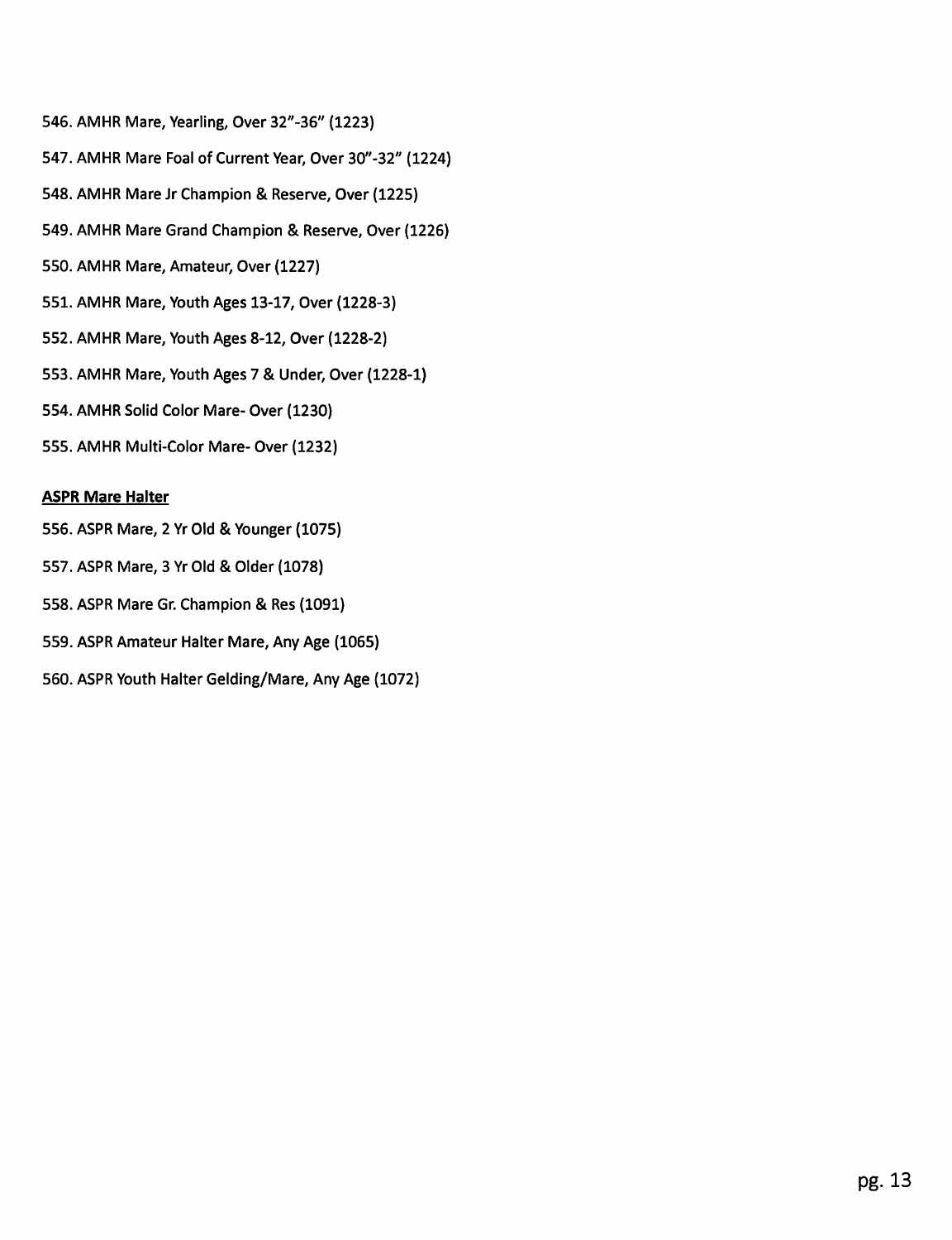### **2022 SAAMHC Family Fiesta Belton, TX Entry Form Please print or type Only ONE horse per entry form**

| Farm Name:<br>Horse Owner's/Lessee's Name: |             |            |                | Please submit<br>copies for all that<br>apply |  |
|--------------------------------------------|-------------|------------|----------------|-----------------------------------------------|--|
| Address:                                   |             |            | Reg.<br>Papers |                                               |  |
| City:                                      |             | State/Zip: |                | Coggins                                       |  |
| Phone:                                     | Cell Phone: |            |                | Amateur<br>Card                               |  |
| Email:                                     |             |            |                | Youth Card                                    |  |

| Horse's Registered Name: |                                                                          |  |                          |  |  |
|--------------------------|--------------------------------------------------------------------------|--|--------------------------|--|--|
| Registration #<br>Sex:   |                                                                          |  | Year foaled:             |  |  |
| <b>Class Number</b>      | Exhibitor (Print all names if more than one exhibitor for<br>THIS horse) |  | Birth date (if under 18) |  |  |
|                          |                                                                          |  |                          |  |  |
|                          |                                                                          |  |                          |  |  |
|                          |                                                                          |  |                          |  |  |
|                          |                                                                          |  |                          |  |  |
|                          |                                                                          |  |                          |  |  |
|                          |                                                                          |  |                          |  |  |
|                          |                                                                          |  |                          |  |  |
|                          |                                                                          |  |                          |  |  |
|                          |                                                                          |  |                          |  |  |
|                          |                                                                          |  |                          |  |  |
|                          |                                                                          |  |                          |  |  |

**If** entering Liberty classes, please provide your music selection.

**Name of Song\_\_\_\_\_\_\_\_\_\_\_\_\_\_\_\_\_\_\_\_\_\_\_\_\_\_\_\_\_\_\_\_\_\_\_\_\_\_\_\_\_ArƟst\_\_\_\_\_\_\_\_\_\_\_\_\_\_\_\_\_\_\_\_\_**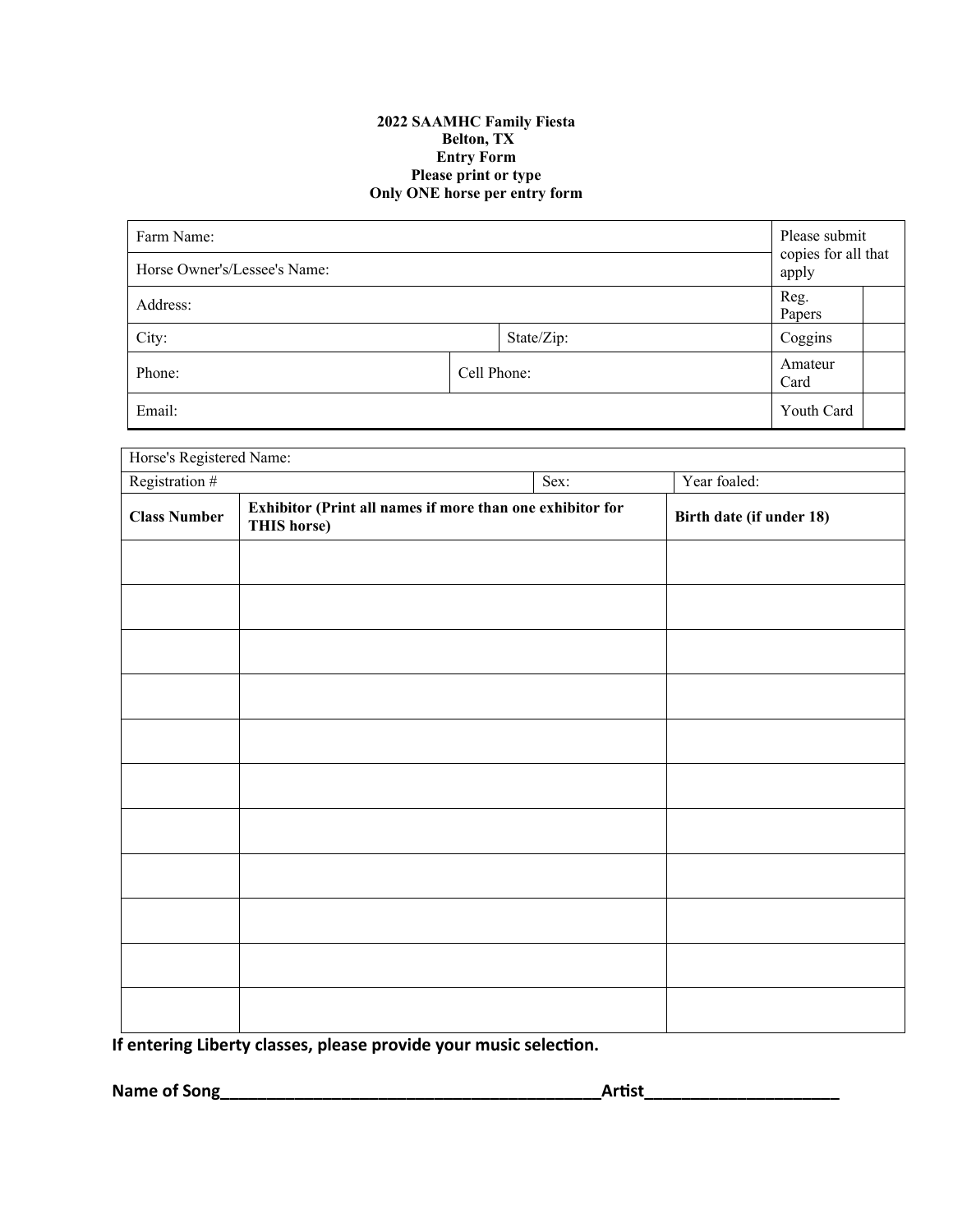# **2022 SAAMHC Family Fiesta**

A copy of the horse's registration papers must accompany each horse entered. Amateur exhibitors must be members of ASPC/AMHR. **Amateur and Youth numbers are required in order to show for ASPC/AMHR/ASPR**. Payment must be sent with entries, make checks payable to SAAMHC. Credit cards will be accepted with an additional 3% fee. Please mail entries to: **Show Manager: Sherri Jolliff, 12030 St Rt JJ, West Plains, MO 65775 or Email: sherrijolliff@yahoo.com Cell #(417) 274-7518**

All returned checks will be assessed a \$50.00 fee, plus all charges associated with collection of the check. No refunds or exchange of horse without veterinarian's statement. Please feel free to contact me for any questions.

| <b>Open Entries</b>                                  | $(a)$ \$30.00<br>#          |
|------------------------------------------------------|-----------------------------|
| Amateur Class: \$20.00 per class                     | #<br>$(a)$ \$20.00          |
| All Grade Classes                                    | $@$ \$20.00<br>#            |
| Youth class \$13.00 each                             | $@$ \$13.00<br>#            |
| <b>COOL Classes-Youth</b>                            | #<br>$\omega$ \$13.00       |
| <b>COOL Classes-Adult</b>                            | $\#$<br>$\omega$ \$20.00    |
| Stalls: \$70 for the weekend (Thu/Fri/Sat night)     | #<br>$@$ \$70.00            |
| Extra horse in Stall                                 | #<br>$(a)$ \$35.00          |
| Early In/Late Out Per Day                            | #<br>$(a)$ \$20.00          |
| Showing off Trailer permitted with \$35.00 per Horse |                             |
| Grounds Fee                                          | (a) $$35.00$<br>#           |
| Office Fee: \$15.00 per Horse/Back Number            | $(a)$ \$15.00<br>#          |
| Shavings: \$11.00 Bag                                |                             |
| (No shavings can be brought in)                      | #<br>@\$11.00               |
| RV Parking: \$45.00 per night                        | $@$ \$45.00<br>#            |
| Class Sponsorship:                                   |                             |
| Stakes & Regular classes \$25.00 per class           | $\omega$ \$25.00<br>#       |
| \$50.00 Champion/Reserve                             | $(a)$ \$50.00<br>#          |
| \$150 Division Sponsorship                           | $(a)$ \$150.00<br>#         |
|                                                      | <b>Total Amount Due:</b> \$ |
| <b>Stabling Request:</b><br>(Not guaranteed)         |                             |
| In case of emergency we will be staying at           | Phone#                      |

# **This form must be signed in order to participate in the show**:

This show is approved and conducted under the rules of ASPC/AMHR and is open only to horses registered with ASPC/AMHR (except Grade classes, Gypsy and Feathered). I hereby enter these horses in the listed classes on the Sho30w Entry Form, by so entering I agree to abide by and be bound by all rules and regulations of ASPC/AMHR. I agree to hold harmless the management staff of the show, members and officers of SAAMHC from all liability in case of accident, theft, injuries or loss in any way associated with my participation in this event. Warning - Under Texas Law (Chapter 87, Civil Practice and Remedies Code), a farm animal professional is not liable for an injury to or the death of a participant in farm animal activities resulting from the inherent risks of farm animal activities.

Authorized Signature (Parent or Guardian Signature required for youth exhibitors) Date

 $\frac{1}{2}$